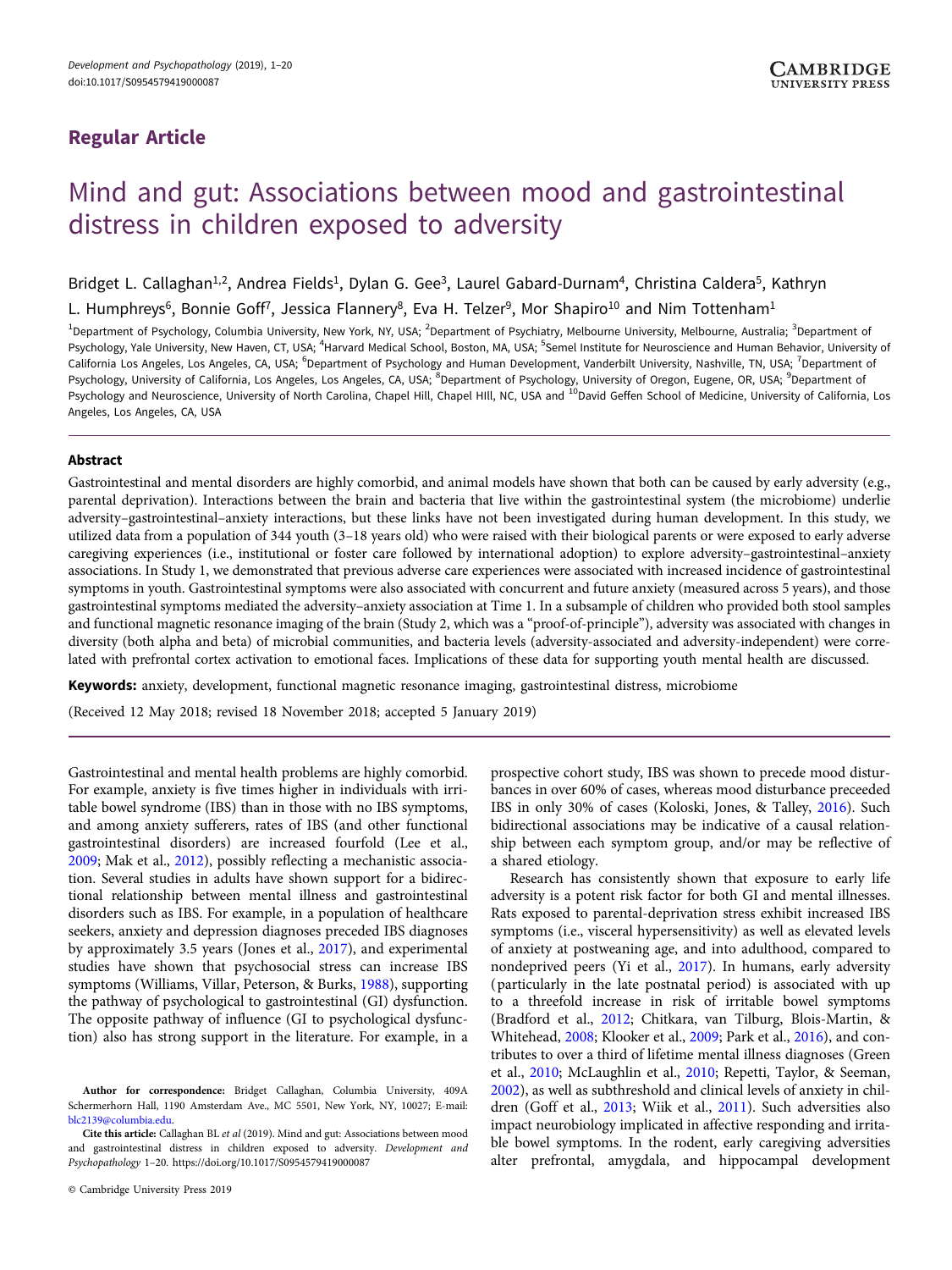(Roceri et al., [2004](#page-19-0)), change cognitive and emotional behaviors that are supported by those neural structures (Callaghan & Richardson, [2012](#page-17-0), [2014;](#page-17-0) Cowan, Callaghan, & Richardson, [2013\)](#page-17-0), as well as lead to increased visceral pain responses and elevated activation of the prefrontal cortex and amygdala when experiencing such pain (Felice et al., [2014](#page-17-0)). Similarly, in humans, caregiver neglect, or its more potent form, early institutional care (which is characterized by parental deprivation, and is a significant risk factor for anxiety symptoms), is followed by a heightened risk for atypical prefrontal cortex and amygdala functional and structural development, prefrontal cortex connectivity, amygdala reactivity, and changes in default resting state networks (Bick et al., [2015](#page-17-0); Callaghan et al., [in press;](#page-17-0) Gee, Gabard-Durnam, et al., [2013;](#page-17-0) Hanson et al., [2013](#page-18-0); Hodel et al., [2015](#page-18-0); Maheu et al., [2010;](#page-18-0) Silvers et al., [2016](#page-19-0); Tottenham et al., [2010;](#page-19-0) Van der Werff et al., [2013\)](#page-19-0). Those neural targets overlap with the hubs of dysregulated neural activity seen in adult IBS sufferers (Mertz et al., [2000\)](#page-18-0).

While clear links have been drawn between gastrointestinal and psychiatric symptoms across the life span (Garber, Zeman, & Walker, [1990;](#page-17-0) Rajindrajith et al., [2014](#page-18-0); Shelby et al., [2013\)](#page-19-0), the role of early adversity in increasing vulnerability to functional gastrointestinal complaints is only established in adults, with examinations in childhood almost nonexistent (but see Rajindrajith et al., [2014\)](#page-18-0). Hence it is unclear when in life such associations emerge. This is a critical gap in the literature, as early detection of such associations could lead to early intervention. In a previous study, approximately 80% of children and adolescents (5–18 years) who were presenting to a primary care physician with recurrent abdominal distress (which includes gastrointestinal disturbances) had comorbid psychopathology (with anxiety being the most common diagnosis; Campo et al., [2004\)](#page-17-0). Considering that GI distress is such a common presentation for youth in primary care settings (McFerron & Waseem, [2012](#page-18-0)), identifying how it relates to early adversity exposure, and whether it is associated with concurrent and future anxiety could help to identify a high-risk target group for early interventions. As the median age of anxiety onset is 11 years (Kessler et al., [2005\)](#page-18-0), and adversity effects on anxiety and related neurocircuitry have been detected in children under 10 years (e.g., Gee et al., 2013), it is likely that associations between adversity, anxiety, and GI complaints will be detected during childhood, but this has not been empirically tested. We sought to establish such associations in the current study.

Building a mechanistic understanding of the pathways through which adversity might affect both GI and anxiety symptoms is an important step toward improving outcomes following early adversity. In that regard, one important biological factor to consider is the gastrointestinal microbiome. The gastrointestinal microbiome, which is composed of a constellation of bacteria, archaea, fungi, and viruses, is essential for virtually all aspects of gastrointestinal function, from digestion and motility to inflammation and disease (Ursell, Metcalf, Parfrey, & Knight, [2012\)](#page-19-0). The GI microbiome is increasingly recognized as important for brain function and mental health, and vice versa. For example, GI bacteria produce neurochemicals that are essential for brain function and emotional behaviors, such as Y-aminobutyric acid, short chain fatty acids, and, 5-hydroxytryptophan (the biological precursor to serotonin), which then reach the central nervous system (CNS) through humoral and vagal nerve pathways (bidirectional communication channels between the brain and gut; Cryan & Dinan, [2012](#page-17-0)). In addition, the microbiome influences immune and inflammatory pathways (Belkaid & Hand, [2014](#page-17-0)) that are directly associated with anxiety and depression (Vogelzangs, Beekman, de Jonge, & Penninx, [2013;](#page-19-0)

Vogelzangs, de Jonge, Smit, Bahn, & Penninx, [2016\)](#page-19-0), and manipulations of such bacteria have been shown to influence anxiety levels in adult humans (Collins, Kassam, & Bercik, [2013](#page-17-0); Lyte, Li, Opitz, Gaykema, & Goehler, [2006;](#page-18-0) Messaoudi et al., [2011\)](#page-18-0), as well as fear behaviors in developing rodents (Callaghan, Cowan, & Richardson, [2016](#page-17-0); Cowan, Callaghan, & Richardson, [2016](#page-17-0)).

When considered in the context of development, the role of the gastrointestinal microbiome in mental health is particularly pertinent, as there may be a sensitive period for microbiomedependent maturation of the CNS. Rodent models using animals that were born and raised germ free have identified a causal role of GI bacteria in CNS maturation. In particular, disrupted development of several neural networks with known roles in emotional functioning, including the amygdala, prefrontal cortex, and hippocampus, have been observed in germ-free animals (Hoban et al., [2016,](#page-18-0) [2017,](#page-18-0) [2018;](#page-18-0) Ogbonnaya et al., [2015\)](#page-18-0), aberrations that can be lifelong if microbial reconstitution does not occur before adolescence.

Beyond germ-free conditions, the early psychosocial environment also shapes microbiome maturation during sensitive developmental windows. For the microbiome, this period of maximally enhanced sensitivity to environments appears to extend from birth to around the fourth year of life, with both the overall numbers of species represented in the gut and their taxonomic relation to adult bacteria increasing dramatically across this time frame (Yatsunenko et al., [2012](#page-19-0)). Thus, it seems that, like the brain, the young microbiome is particularly vulnerable to environmental perturbation during this early stage of developmental plasticity. Rodent and monkey models have shown that early caregiving adversity (e.g., maternal separation) significantly alters microbial communities across the life span (Bailey & Coe, [1999;](#page-17-0) Gareau, Jury, MacQueen, Sherman, & Perdue, [2007](#page-17-0)). Moreover, interventions that directly alter microbial communities (e.g., probiotics), if performed early enough, can reverse the effects of early adversity on affective behaviors (threat learning and extinction), anxiety phenotypes, and the brain (hippocampus and prefrontal cortex; Ait-Belgnaoui et al., [2014;](#page-17-0) Bravo et al., [2011;](#page-17-0) Callaghan et al., [2016](#page-17-0); Cowan et al., [2016](#page-17-0); Waworuntu et al., [2014](#page-19-0)) in rodent models, suggesting the microbiome might be a treatment target for anxiety in adversity-exposed populations.

The most likely pathway linking microbiome and mental health is via an influence over CNS functioning. However, there is currently no evidence of brain–gut bacteria associations in middle childhood, or following adversity. In addition, it is not clear whether adversity is associated with GI symptoms in middle childhood, which would be important to establish if we are to identify children who would most likely benefit from gastrointestinal manipulations. Here we present the results of two studies, which together provide evidence for the utility of examining the brain– gut–microbiome axis in affective functioning following early adversity. In Study 1, we test whether adversity is associated with GI complaints in a large sample of youth aged 3–18 years. Then, we establish whether GI complaints, which are a common reason for presentation at primary care clinics, are associated with concurrent anxiety, and are predictive of future anxiety, validating clinical utility of examining GI complaints for detecting anxiety risk. In Study 2, which occurred in a smaller convenience sample taken from the larger Study 1 population, we establish proof-of-concept for microbiome–brain associations in middle childhood, following adversity, paving the way for future investigations to explore this mechanistic pathway across development using currently available techniques (e.g., functional neuroimaging).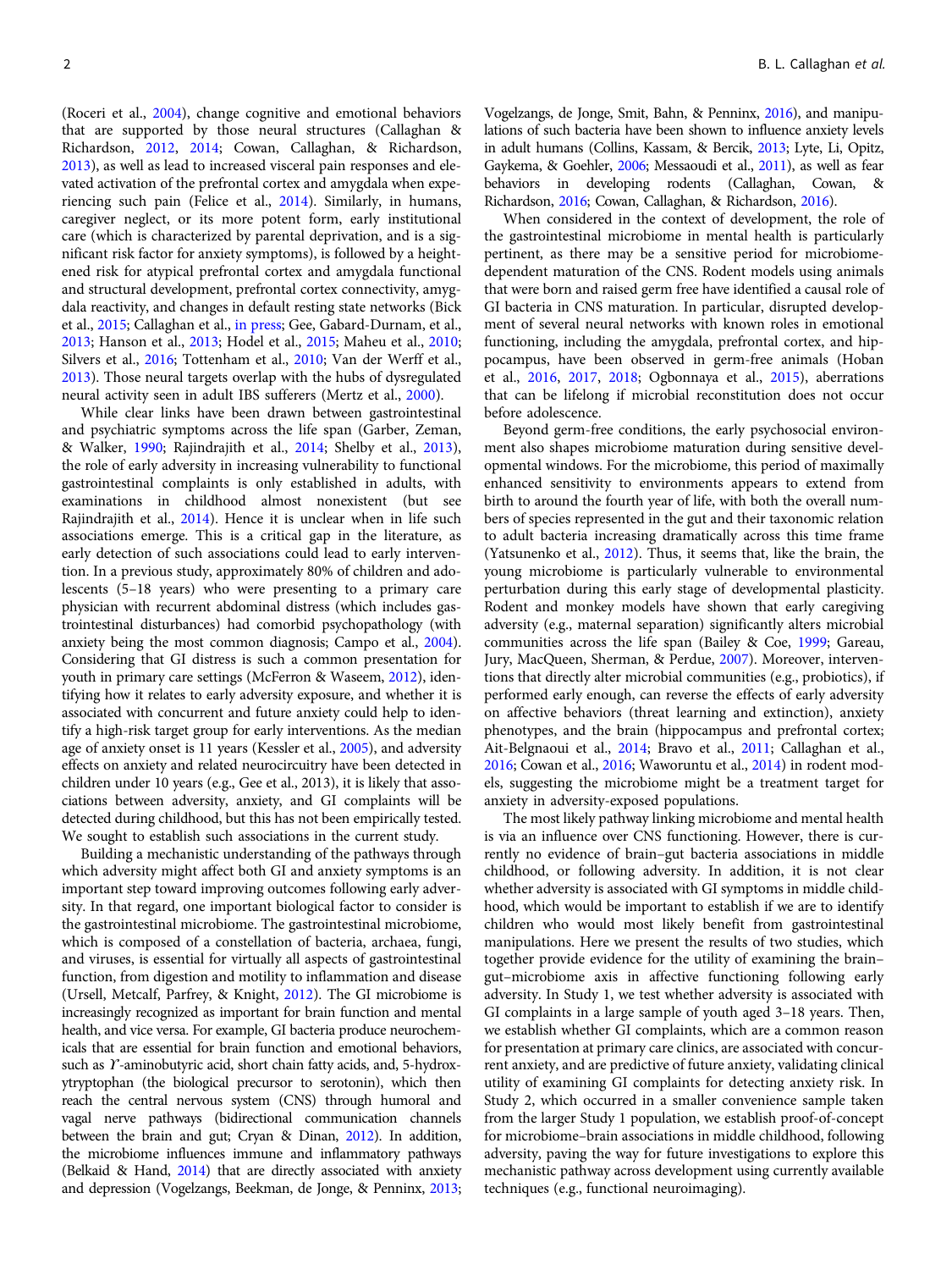## Study 1: Associations of Adversity With Gastrointestinal Complaints and Anxiety

#### Method

#### **Participants**

Participants were children and adolescents who had either been exposed to early adverse (EA) caregiving experiences (i.e., institutional care,  $N = 103$ , or foster care,  $N = 12$ , total EA  $N = 115$ , followed by international adoption into families), or who had been raised with their biological families without any report of adverse caregiving (comparison group; COMP,  $N = 229$ ). Institutional care is a significant deviation from species-expected caregiving experiences (e.g., high infant:caregiver ratios; Gunnar, Bruce, & Grotevant, [2000](#page-18-0); van Ijzendoorn et al., [2011\)](#page-19-0) representing a potent stressor for the infant. Foster care, although often representing a vast improvement from institutional care settings (depending on the quality of caregiving), nonetheless involves a significant disruption in caregiving and is also associated with elevated risk for emotional difficulties in children (Brand & Brinich, [1999;](#page-17-0) Van Den Dries, Juffer, van IJzendoorn, Bakermans-Kranenburg, & Alink, [2012](#page-19-0); Zeanah et al., [2009](#page-19-0)). Thus, we analyzed the data provided by those children as one group of EA youth, although the majority of the EA sample had experienced institutional care. Upon enrollment, the parents of comparison youth reported no child/adolescent psychiatric diagnoses, and as a group they scored in the average range on the Child Behavior Checklist (CBCL; mean  $= 44.87$ ,  $SD = 10.44$ ; Achenbach, [1991](#page-17-0)). Inclusion criteria for all youth  $(N = 344)$  were that parents completed the CBCL and Revised Children's Anxiety and Depression Scale—Parent version (RCADS-P) for a baseline assessment of GI symptoms (Time 1).

The sample used in Study 1 was gathered from two projects that were being completed in the laboratory at the same time. As the measures used in this study were collected across both projects, we included participants from both projects in the current study. In one of those projects,  $N = 234$  participants (ages 4-18) years old) were enrolled in a longitudinal imaging study, aiming for a longitudinal sample target of  $N = 130$  participants to receive two visits, and  $N = 65$  to receive three visits (depending on entry date; i.e., not all participants were actually intended for follow-up). Participants were overenrolled at Time 1 in order to reach follow-up recruitment goals given the anticipated difficulties in scanning this age range (e.g., braces, motion artifact, refusal, and scheduling). Thus, this sample provided  $N = 234$  participants with Time 1 data, out of which  $N = 117$  participants also provided anxiety symptom data at either two  $(N = 114$  [COMPS  $N = 69$ , EA  $N = 45$ ]; i.e., 88% of  $N = 130$  targeted for follow-up assessment) or three  $(N = 60$  [COMPS  $N = 33$ , EA  $N = 27$ ]; i.e., 92% of  $N = 65$  targeted for follow-up assessment) time points. For the current analysis, we counted the first time point at which participants had provided reports of gastrointestinal symptoms (via RCADS-P and CBCL items) as their Time 1 assessment, independent of the visit in which those data had been collected. If participants provided more than one time point of anxiety symptom data, those were labelled Time 2 (Time  $1 + 2$  years) for the second time point, and Time  $3$  (Time  $1+4$  years) for the third time point. In addition to those  $N = 234$  youth, another  $N = 110$ preschoolers (aged 3–6 years old) were recruited for a separate single time point study that examined emotional learning (these data were included in the Time 1 assessment for the current study). Hence, for the current study, the Time 1 assessment included a total of 344 participants between the ages of 3 and 18 years old (COMP N = 229, 120F/109M; EA N = 115, 75F/

40M; see [Table 1](#page-3-0) for demographics). Across both of the past projects, recruitment of participants occurred through local birth records, local classifieds, international adoption agencies, family networks, posted flyers, and friend referral.

The Wechsler Abbreviated Scale of Intelligence provided estimated IQ for participants over 6 years of age (data available on  $N = 232$ ). Mean levels of measured intelligence were average for both groups (COMP: mean  $\pm SD = 111.48 \pm 16.45$ ; IA: mean  $\pm SD$  $= 103.35 \pm 16.93$ ) but were significantly higher in the comparison youth than in children who were internationally adopted (controlling for participant sex),  $F(1, 229) = 17.54$ ,  $p < .0001$ . Scores on the Wechsler Abbreviated Scale of Intelligence were not associated with gastrointestinal symptoms, controlling for caregiving history and sex; GI Factor 1: β = .00, t (3) = -0.12, p = .902; GI Factor 2: β = .00,  $t(3) = 0.95$ ,  $p = .342$ , or with anxiety measured at the Time 1 assessment, β = .00, t (3) = -1.95,  $p = .053$ . Modal household income per year for both caregiving groups was between \$100,000 and \$150,000, but was statistically higher in adopting families than in the comparison sample,  $F(1, 331) = 19.69$ ,  $p < .0001$  (though both were well above the national mean \$38,321; US Census Data, for 1 or more child families in 2015). Income was not associated with gastrointestinal symptoms, Factor 1:  $\beta = -.02$ , t (4) = -0.91, p = .361, Factor 2:  $\beta$  = .00, t (4) = 0.14, p = .890, or anxiety at the baseline assessment,  $\beta = .01$ ,  $t(4) = -1.87$ ,  $p = .63$  (controlling for age, sex, and caregiving group). Median parental education was a 4-year college degree in comparisons and a master's degree in the EA group, which also differed across groups,  $F(1, 337) = 15.63$ ,  $p < .0001$ . Differences in household education were also not associated with gastrointestinal or anxiety symptoms: gastrointestinal distress Factor 1: β = -.04, t (4) = -1.14, *p* = .256; digestive issues Factor 2: β = .03, *t* (4) = -1.04, *p* = .298; anxiety at baseline assessment: β = .01, t (4) = 1.84,  $p = .070$  (controlling for participant age, sex, and caregiving group).

The institutional review board at the University of California, Los Angeles, approved the protocol. Parents provided written consent, children 7+ years old provided written assent, and children under 7 provided verbal assent.

#### Child gastrointestinal symptoms (parent report)

To assess gastrointestinal symptomatology, we examined gastrointestinal distress items included within the CBCL for age 1.5–5 and 4–18 years (Achenbach, [1991](#page-17-0)) and the RCADS-P (Chorpita, Moffitt, & Gray, [2005](#page-17-0)). The CBCL uses a 3-point scale  $(0 = not$ true,  $1 =$  somewhat true,  $2 =$  very true). Only items asssessing gastrointestinal symptoms that were present in both CBCL 1.5–5 years and 4–18 years were included in the analysis, such that the same GI symptoms could be assessed across the entire age range. The CBCL items assessed incidence of nausea (Question 45 [1.5–5 years], or Question 56c [4+ years]: "child suffers nausea with no known medical cause"), stomach aches/cramps (Question 78 [1.5–5 years] or Question 56f [4+ years]: "child suffers stomach aches with no known medical cause"), expulsion (Question 93 [1.5–5 years] or Question 56g [4+ years]: "child suffers vomiting with no known medical cause"), and constipation (Question 12 [1.5–5 years] or Question 49 [4+ years]: "child suffers constipation with no known medical cause"). The RCADS-P uses a 4-point scale  $(0 = never, 1 = sometimes, 2 = often, 3 = always).$ The RCADS-P item assessed gastrointestinal somatic symptoms (Question 3: "When my child has a problem he/she gets a funny feeling in their stomach"). The five items from the CBCL and one item from the RCADS-P were subjected to a factor analysis to summarize their underlying covariation.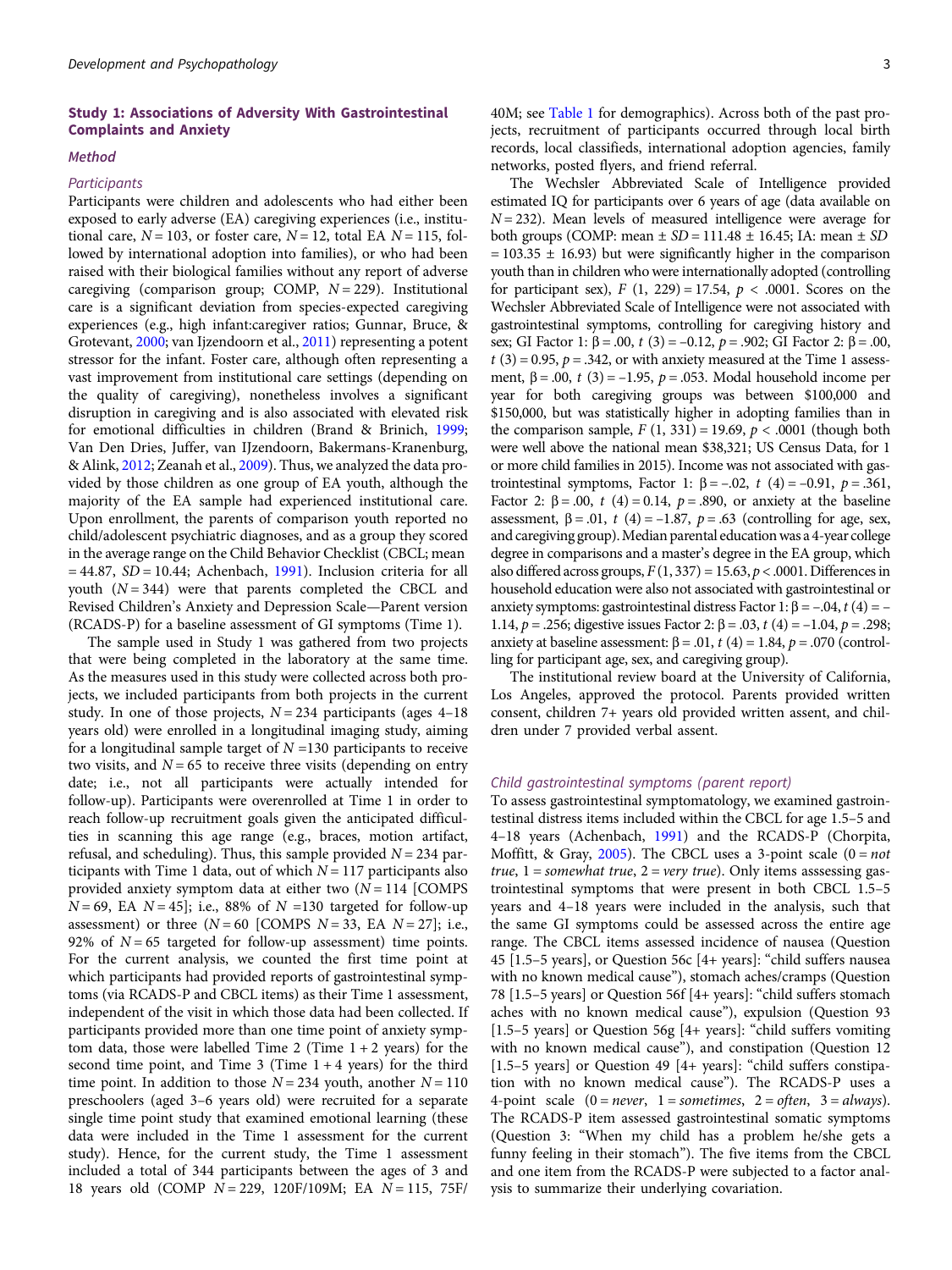|                                                                |                                   |                   |                                                                                                                                                                                                                                                                      |                                                           | Mean age in years, SD, range            |                                        |                                                                            |                                          |                                              | Mean time with                                                                          |
|----------------------------------------------------------------|-----------------------------------|-------------------|----------------------------------------------------------------------------------------------------------------------------------------------------------------------------------------------------------------------------------------------------------------------|-----------------------------------------------------------|-----------------------------------------|----------------------------------------|----------------------------------------------------------------------------|------------------------------------------|----------------------------------------------|-----------------------------------------------------------------------------------------|
| Rearing<br>history                                             | Number<br>of<br>females/<br>males | Mean<br>IQ(SD)    | Racial/ethnic background/<br>country of origin $(n)$                                                                                                                                                                                                                 | Gastrointestinal/<br>anxiety assessment<br>(Study 1 only) | <b>MRI</b><br>scan<br>(Study<br>2 only) | Microbiome<br>sample<br>(Study 2 only) | Mean interval years<br>scan-microbiome<br>sample (range)<br>(Study 2 only) | Mean<br>SCARED-P<br>anxiety<br>score, SD | Mean age<br>at adoption<br>(years;<br>range) | adoptive family<br>(years) at time of<br>microbiome<br>sample (range)<br>(Study 2 only) |
| COMP (Study<br>1) $(N = 229)$                                  | 120/109                           | 111.80<br>(16.45) | Asian American (34), African<br>American/Black (48), Native Hawaii or<br>Other Pacific Islander (5), American<br>Indian Alaskan Native (2), European<br>American/Caucasian (119), multiple<br>$(20)$ , other $(1)$                                                   | 7.93, 4.30, 3-18                                          |                                         |                                        |                                                                            | 0.26(0.21)                               |                                              |                                                                                         |
| COMP (Study<br>2) $(n = 8)$                                    | 7/1                               | 125.57<br>(23.77) | Asian American (2), African American/<br>Black (1), European American/<br>Caucasian (5)                                                                                                                                                                              |                                                           | 7.76,<br>1.74,<br>$5 - 11$              | 11.47, 1.6,<br>$9 - 14$                | $3.68$ $(2.83-4.42)$                                                       | 0.39(0.18)                               |                                              |                                                                                         |
| EA (Study 1)<br>$(N = 115)$                                    | 75/40                             | 103.35<br>(16.93) | Azerbaijan (2), Belarus (1), China (38),<br>Guatemala (5), Hungary (1), India (3),<br>Kazakhstan (15), Korea (3), Romania<br>(1), Russia (29), Slovak Republic (1),<br>South Korea (6), Taiwan (1), Tanzania<br>(1), Ukraine (5), Vietnam (2), no<br>information (1) | 9.35, 3.70, 3-18                                          |                                         |                                        |                                                                            | 0.48(0.33)                               | $2.11(0-14)$                                 |                                                                                         |
| EA (Study 2)<br>$(n = 8)$                                      | 5/3                               | 102.25<br>(14.24) | Azerbaijan (1), China (3), Kazakhstan<br>$(2)$ , Russia $(2)$                                                                                                                                                                                                        |                                                           | 8.79,<br>1.42,<br>$7 - 11$              | 12.98, 1.73,<br>$10 - 15$              | $4.23$ $(3.67 - 5.00)$                                                     | 0.59(0.19)                               | $2.73$ (0.83-<br>7.00)                       | 10.25 (7.42-13.08)                                                                      |
| p-value<br>difference<br>between<br>COMP and EA<br>for Study 1 | .028                              | .0002             |                                                                                                                                                                                                                                                                      | .002                                                      |                                         |                                        |                                                                            | < .0001                                  |                                              |                                                                                         |
| p-value<br>difference<br>between<br>COMP and EA<br>for Study 2 | .248                              | .036              |                                                                                                                                                                                                                                                                      |                                                           | .215                                    | .093                                   | .039                                                                       | .045                                     |                                              |                                                                                         |

<span id="page-3-0"></span>Table 1. Demographic information stratified by caregiving history for Study <sup>1</sup> (rows <sup>2</sup> and 4) and Study <sup>2</sup> (rows <sup>3</sup> and 5)

Note: Country of origin is listed for the early adversity (EA) sample, whereas race is listed for the US-born comparison sample. Sex distribution; mean IQ (SD); mean age in years (and range) at the time of the scan, at the anxiety assessment, at MRI scan, and microbiome sample, and the interval between the scan and sample; as well as mean (SD) anxiety score on the Screen for Child Anxiety Related Disorders-Parent version (SCARED-P) at baseli for each group. Statistical significance of group differences between caregiving conditions for Study 1 and 2 are presented in the bottom two rows. Mean age in years (and range) at the time of adoption and years with the a stool sample are listed for the EA group only.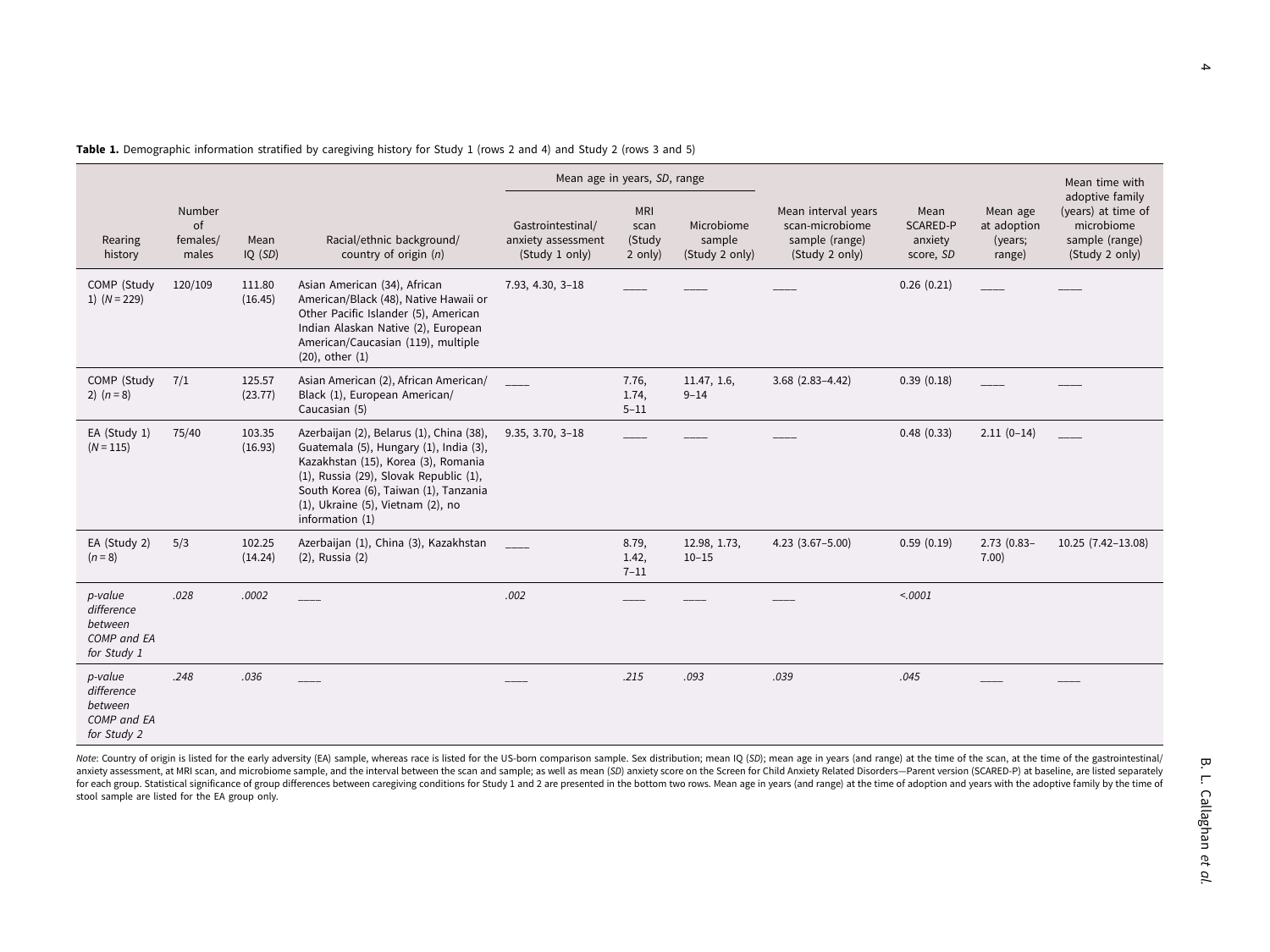#### Child anxiety assessment (parent report)

Anxiety-related behavior was assessed through parent report on the Screen for Child Anxiety Related Disorders—Parent version (SCARED-P; Birmaher et al., [1997](#page-17-0)), which provides a continuous measure of anxiety. Because we were interested in anxiety behavior counts (not diagnoses) across this wide age range, we used the SCARED-P, which was originally validated for clinical cutoffs on a sample of children aged between 8 and 18 years. To rule out the possibility that including SCARED-P data from children younger than 8 years old altered the nature of the association between gastrointestinal symptoms and SCARED-P, our analyses included a confirmatory analysis in children aged 8 and over; the results of the two analyses did not differ. Parents reported on the frequency of each behavior for their child on a 3-point scale ( $0 = never$ ,  $1 =$ sometimes,  $2 = often$ ), and these responses were summed to create a behavior count and then averaged to create a mean score. One question on the SCARED-P (Item 11: "my child gets stomach aches at school") was removed from the total summed subscale to avoid overlap with the gastrointestinal measure. Parents completed the measure at up to three time points, spaced approximately 2 years apart, providing a longitudinal assessment of child anxiety. Thus, anxiety could be assessed across a 5-year time frame.

#### Longitudinal attrition analysis

Of the  $N = 130$  participants with planned follow-up contrasts (i.e., a subset of the large parent grant study  $[N = 234]$  who were targeted for follow-up), 117 were actually followed-up (either one or two additional time points). Thus, of the 117 subjects for which no follow-up data was obtained, only  $N = 13$  subjects represent true attrition (i.e., they were intended for follow-up but did not return). To ensure that true attrition (i.e., within the youth intended for follow-up) was not being driven by systematic differences in anxiety at baseline between youth who returned for intended follow-up and those who did not return for intended follow-up, we performed an analysis of variance (ANOVA) with baseline anxiety as the dependent variable and attrition status (lost to follow-up vs. successfully followed) as the predictor (controlling for caregiving group, sex, and age at Time 1). Youth who were lost to follow-up did not differ in Time 1 anxiety scores from youth who were successfully followed,  $F(1, 181) = 1.22$ ,  $p = .270$ . To ensure that there were no systematic differences in Time 1 anxiety between youth who were followed-up (regardless of whether they were intended to be followed) we performed another ANOVA with Time 1 anxiety as the dependent variable, and follow-up status (follow-up vs. no follow-up data) as the predictor (controlling for caregiving group, sex, and age at Time 1). Youth who provided follow-up data did not differ from youth who did not provide follow-up data on Time 1 anxiety levels, F (1,  $271$ ) = 0.52, p = .470. (see [Figure 1](#page-5-0) for a graphical depiction of the time line of Study 1 and Study 2).

## Statistical tests

All analyses were conducted in SPSS. All statistical tests were twosided and the alpha value was set as  $\alpha = 0.05$ . We used separate linear regressions to assess associations between gastrointestinal distress/digestive issues and anxiety measured at Visit 1. We then tested a cross-sectional mediation model using the PROCESS macro within SPSS (Hayes, [2012;](#page-18-0) Model 4) with caregiving group as the independent variable, anxiety at Visit 1 assessment on the SCARED-P as the outcome variable, and gastrointestinal symptoms as the mediator (controlling for

participant age and sex at the level of the mediator and dependent variable). Bias corrected 95% confidence intervals (CI) using 5,000 bootstrapped samples are reported. Cross-sectional, rather than longitudinal, mediation was used as we had the highest number of participants at the baseline (i.e., Time 1) assessment, to address our claim of determining whether significant variance in the association between adversity and anxiety was explained by gastrointestinal symptoms. That is, we were not interested in the predictive nature of the mediation model.

To assess prospective associations between gastrointestinal distress and anxiety across time, we performed a linear mixed model in SPSS with maximum likelihood estimation to accommodate the nested structure of the data (individual change in anxiety from Time 1 to Time 3). This method captures individual variance while allowing for missing data points, thus dealing with attrition (note: as explained above, due to study design, the fewer data points available at Time 2 and Time 3 than at Time 1 was expected, and there were no systematic differences in anxiety between followed and nonfollowed participants). Caregiving condition (comparison vs. early adversity), time (baseline, Time 2, and Time 3), and gastrointestinal distress scores were entered as fixed effects predictors of SCARED-P anxiety scores, with random slope and intercept between individuals. Age and sex (male vs. female) were entered as covariates in the model.

## Results

#### Factor analysis of gastrointestinal symptoms

Principal components factor analysis was used to identify and compute composite scores for factors underlying the items that were assessing gastrointestinal distress extracted from the CBCL and RCADS-P (nausea, stomach ache/cramp, funny feeling in stomach, vomiting, and constipation). Four of the five items examined correlated at least .3 with at least one other item, indicating that factor analysis was a reasonable approach to condense these data. Moreover, the Kaiser–Meyer–Olkin measure of sampling adequacy was .66, which is above the recommended cutoff value of .6, and Bartlett's test of sphericity was also significant,  $\chi^2$  (10) = 130.84, p < .0001. The diagonals in the anti-image correlation matrix were all over .5, and the extracted communalities were all over .3 also suggesting shared variance among the items that could be reasonably condensed through factor analysis.

Initial eigenvalues indicated that two factors explained 36.07% and 20.33% of the variance, respectively, whereas Factors 3–5 had eigenvalues <1 and explained 17.10%, 14.58%, and 11.92% of the variance, respectively. The two-factor solution was examined using varimax rotation of the factor-loading matrix and was found to be a good fit to the data with all primary loadings exceeding .5, and no cross-loading exceeding .4 (factor loading matrix is presented in [Table 2](#page-5-0)). The first factor was labeled "gastrointestinal distress" (GI distress) due to its being composed of items measuring nausea, somatic complaints, and stomach aches and cramps. The second factor was labeled "digestive issues" due to its being composed of items that reflected digestive issues: vomiting and constipation.

## Association of caregiving history with gastrointestinal distress and digestive issues

Composite scores on the two factors were entered as outcome variables in separate linear regressions with caregiving group as the independent variable of interest (COMP vs. EA), covarying for the effects of sex and age. EA exposure was significantly associated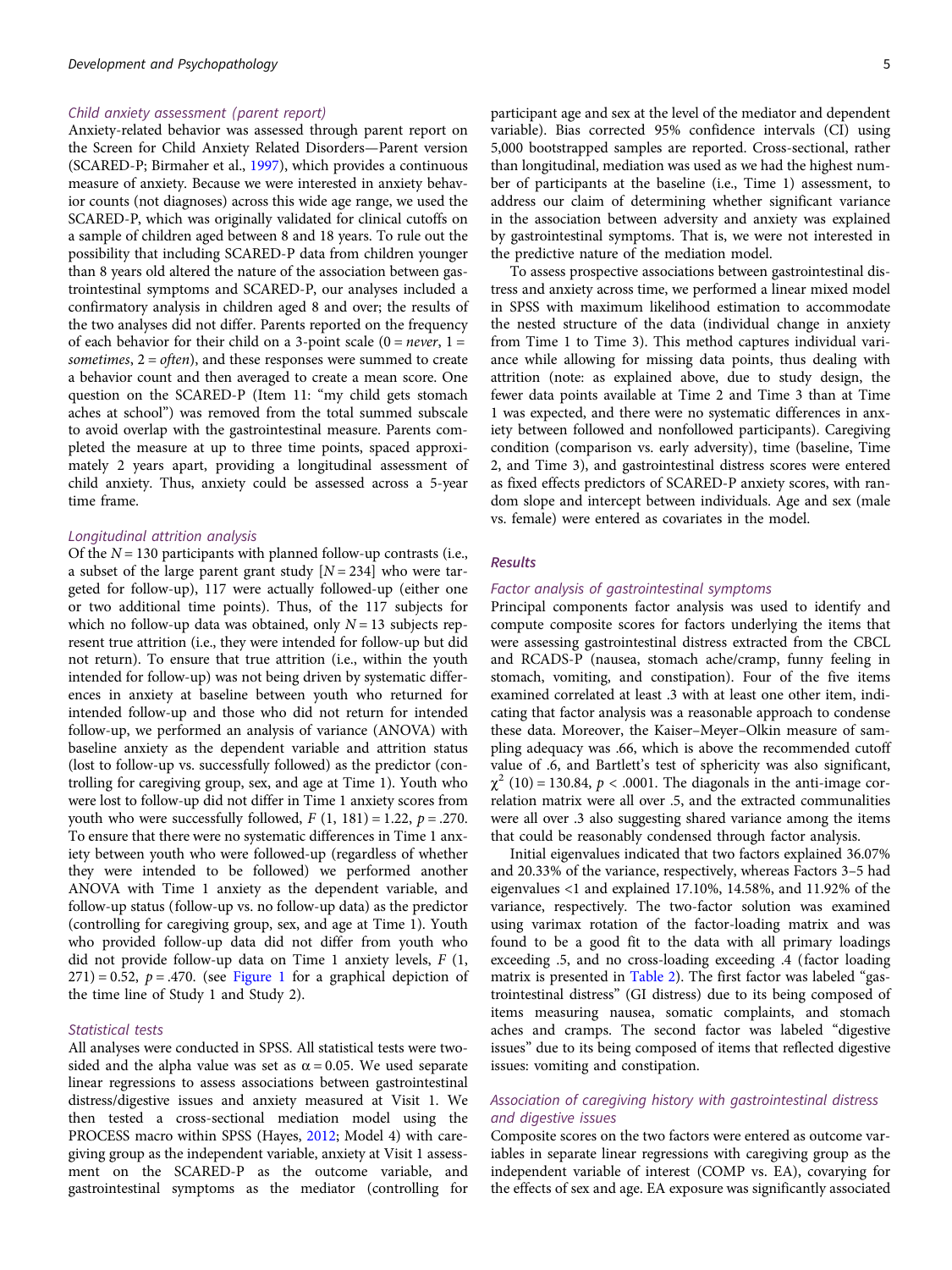<span id="page-5-0"></span>

Figure 1. Study timeline for Study 1 (full sample) and Study 2 (microbiome-fMRI proof-of-concept subsample). Associations between gastrointestinal symptoms at Time 1 and anxiety symptoms at Times 1, 2, and 3 (Years 1, 3, and 5) of the study were made. In addition, associations between fMRI at Time 1 and microbiome composition at Time 3 are explored. Times 2 and 3 are presented on increasingly translucent backgrounds to highlight the decreasing number of participants who were intended for follow-up at each time point.

Table 2. Factor loadings on the varimax rotated component matrix for gastrointestinal symptoms assessed on the Child Behavior Checklist (CBCL) and the Revised Children's Anxiety and Depression Scale (RCADS) in  $N = 344$  youth

| <b>Items</b>                                                                  | Scale        | Factor loadings for Factor 1,<br>gastrointestinal distress | Factor loadings for Factor 2,<br>digestive distress |
|-------------------------------------------------------------------------------|--------------|------------------------------------------------------------|-----------------------------------------------------|
| "When my child has a problem he/she gets a funny<br>feeling in their stomach" | CBCL         | .805                                                       | $-.140$                                             |
| "Child suffers nausea with no known medical cause"                            | CBCL         | .746                                                       | .274                                                |
| "Child suffers stomach aches with no known medical<br>cause"                  | CBCL         | .716                                                       | .181                                                |
| "Child suffers vomiting with no known medical cause"                          | CBCL         | .276                                                       | .653                                                |
| "Child suffers constipation with no known medical<br>cause"                   | <b>RCADS</b> | $-.062$                                                    | .818                                                |

Note: The two-factor solution of "gastrointestinal distress" and "digestive issues" was the best fit of the data.

with higher GI distress scores (i.e., Factor 1),  $\beta = .25$ , t (340) = 2.20,  $p = .028$ , 95% CI  $[0.03, 0.47]$  ([Figure 2a\)](#page-6-0), as was increasing child age,  $\beta = .04$ , t (340) = 3.22,  $p = .001$ , 95% CI [0.02, 0.07] (online-only Supplemental Figure S.1), but sex and GI distress were not associated,  $\beta = .17$ , t (340) = 1.59, p = .113, 95% CI [-0.04, 0.38]. EA exposure, was also associated with higher scores on the digestive issues factor (i.e., Factor 2),  $\beta = .41$ , t (340) = 3.57,  $p = .0004$ , 95% CI [0.18, 0.63] [\(Figure 2b](#page-6-0)), but age and sex were not, age: β = .00, t (340) = -0.07,  $p = .943$ , 95% CI [-0.02, 0.03], sex:  $β = .11$  t (340) = 0.98,  $p = .330$ , 95% CI [-0.11, 0.32]. Within the EA group, using child sex and age as covariates, age of adoption was not associated with GI Distress,  $β = .00$  $t(109) = 0.95$ ,  $p = 0.342$ ,  $95\%$  CI [-0.01, 0.01], or with digestive issues,  $β = .00$ , t  $(109) = -0.55$ ,  $p = .582$ ,  $95\%$  CI  $[-0.01, 0.01]$ . See Supplemental Figure S.1 for the association between caregiving history and GI distress broken down by child age range: preschool, middle childhood, and adolescence.

Association of GI distress and digestive issues with youth anxiety Separate linear regressions were used to test the association of scores on each factor (GI distress or digestive issues) with anxiety (measured with the SCARED-P), controlling for caregiving group, age, and sex.

Factor 1: GI distress. GI distress was significantly associated with Time 1 anxiety scores on the SCARED-P,  $\beta$  = .08, t (325) = 6.04,  $p$  < .0001, 95% CI [0.06, 0.11] [\(Figure 3a](#page-7-0)), as was sex, β = .07,  $t$  (325) = 2.78,  $p = .006$ , 95% CI [0.02, 0.13], and caregiving group,  $\beta = .18$ , t (325) = 6.25,  $p < .0001$ , 95% CI [0.12, 0.23],

but not age,  $β = .00$ , t  $(325) = 0.67$ ,  $p = .506$ ,  $95\%$  CI  $[-0.01]$ , 0.01]. The association of GI distress and anxiety was confirmed when including only children over 8 years of age  $(N = 168)$ ;  $\beta$  = .09, t (164) = 4.91, p < .0001, 95% CI [0.05, 0.12].

Factor 2: Digestive issues. Digestive issues were not significantly associated with variance in SCARED-P anxiety scores, β = .03,  $t$  (325) = 1.83,  $p = .068$ , 95% CI [0.00, 0.05] ([Figure 3b](#page-7-0)), though digestive Issues were generally low incidence overall. Similarly, age was not associated with SCARED-P anxiety scores,  $β = .01$ , t (325) = 1.76,  $p = .080$ , 95% CI [0.00, 0.01], but sex, β = .09,  $t$  (325) = 3.10,  $p = .002$ , 95% CI [0.03, 0.14], and caregiving group,  $\beta = .19$ , t (325) = 6.35,  $p < .0001$ , 95% CI [0.13, 0.25] were. As with Factor 1, the nonsignificant association between digestive issues and anxiety was confirmed when including only children over 8 years of age (N = 168); β = .02, t (164) = 1.16, p  $= .250, 95\% \text{ CI } [-0.02, 0.06].$ 

## Elevated GI distress explains variance in the association between early adversity and concurrent anxiety

To determine whether GI distress was a mediator of the relationship between caregiving history and anxiety, we tested a full crosssectional mediation model with caregiving group as the independent variable, Time 1 anxiety scores on the SCARED-P as the dependent measure, scores on the GI distress factor at Time 1 as the mediator, controlling for participant age and sex. Cross-sectional mediation was performed as Time 1 had the highest number of data points, and to explain variance in, rather than "predict," the anxiety outcome. The mediation was significant; the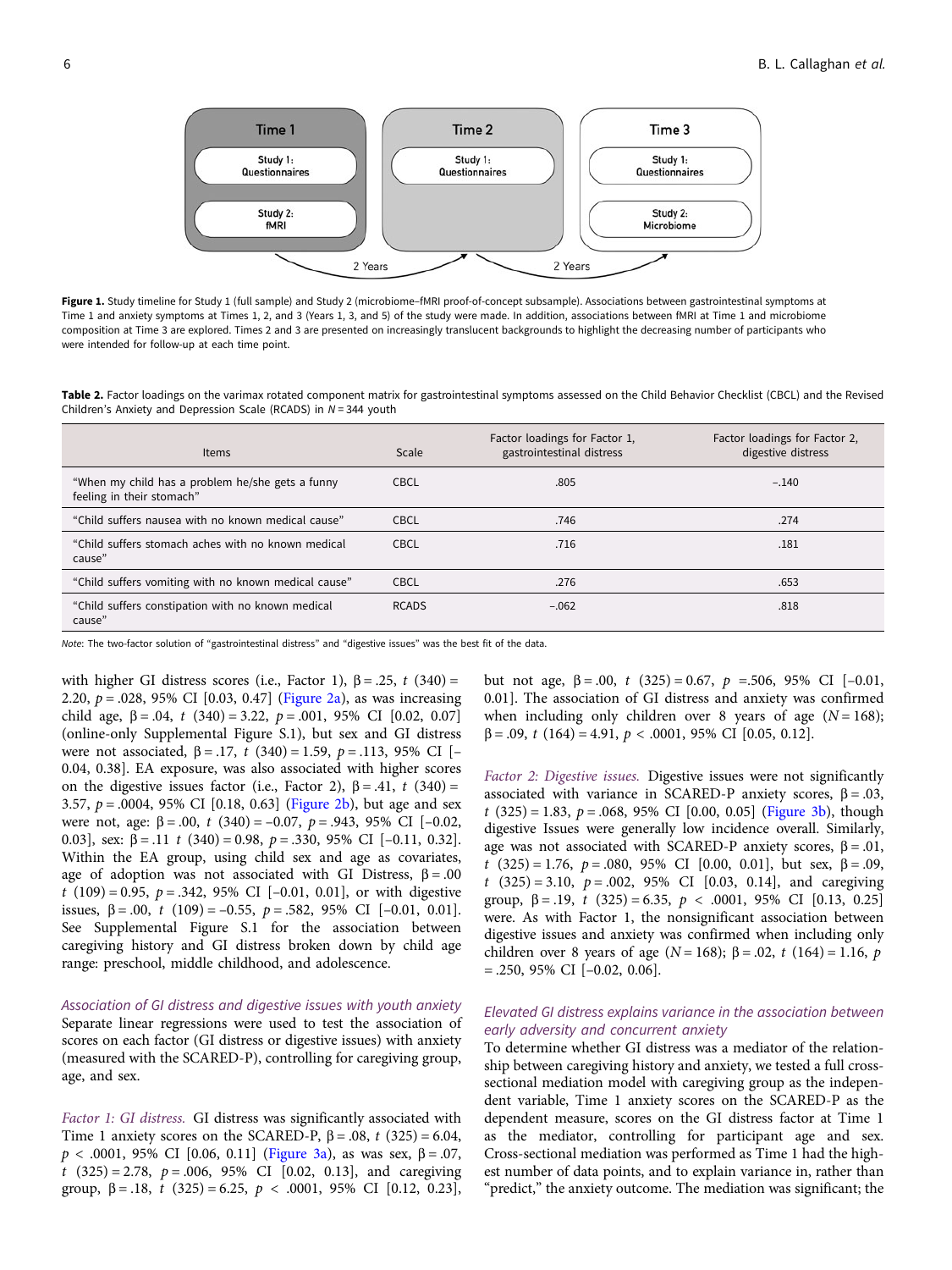<span id="page-6-0"></span>

Figure 2. Association of caregiving history group membership (early adversity exposed [EA] or comparison [COMP] group) with (a) Factor 1, gastrointestinal distress, and (b) Factor 2, digestive issues. Bars represent the group averages. An \* denotes a statistically significant result. P values and 95% confidence intervals (CI) of the beta estimate from the regression analysis are reported above each graph.

path between caregiving group and scores on the GI Distress measure (path a) was significant,  $\beta = .28$ ,  $SE = .12$ , t (326) = 2.42, p = .016, 95% CI [0.05, 0.51], as were the paths between GI distress and anxiety (path b),  $\beta = .08$ ,  $SE = .01$ ,  $t$  (325) = 6.04,  $p < .0001$ , 95% CI [0.05, 0.11], and between EA caregiving history and anxiety (path c'), β = .18, *SE* = .03, t (325) = 6.25,  $p < .0001$ , 95% CI [0.12, 0.23]. The bootstrapped confidence interval for the mediation effect (pathway a\*b; i.e., the indirect association of EA group with increased anxiety via elevated GI distress), did not contain zero;  $\beta$  = .02,  $SE$  = .01, bootstrapped CI [0.003, 0.05] ([Figure 3c\)](#page-7-0).

#### Association of anxiety change across time with GI distress

To assess whether GI distress was associated with change in anxiety scores across time, we performed a linear mixed-model regression. There were significant main effects of GI distress, F (29, 275.27) = 4.14,  $p < .0001$ ,  $np^2 = .32$ , caregiving group, F (1, 353.40) = 24.50,  $p < .0001$ ,  $np^2 = .06$ , sex,  $F(1, 308.34) =$ 7.26,  $p = .007$ ,  $np^2 = .02$ , and time,  $F(2, 111.63) = 14.66$ ,  $p <$ .0001,  $np^2 = .21$ , such that individuals with higher GI distress at Time 1, those from the EA group, and females, had higher anxiety symptoms, and anxiety symptoms decreased across time. There was also a significant GI Distress  $\times$  Time interaction, F (31, 113.00) = 5.80,  $p < .0001$ ,  $np^2 = .61$ , and a Caregiving Group  $\times$ GI Distress interaction, F (8, 313.60) = 3.39,  $p = .001$ ,  $np^2 = .19$ ([Figure 4a\)](#page-8-0). There was no main effect of age at Time 1, F (1, 330.28) = 0.05,  $p = .829$ ,  $np^2 < .0001$ , nor were the interactions between Caregiving Group  $\times$  Time, F (2,104.89) = 2.99, p = .054,  $np^2 = .05$ , and GI Distress × Caregiving Group × Time, F(6, 129.15) = 1.47,  $p = .193$ ,  $np^2 = .01$ , significant (but see [Figure 4b](#page-8-0)) for associations broken down by caregiving condition). Post hoc linear regressions of the association between anxiety and GI distress (controlling for age, sex, and caregiving group) revealed a positive association between GI distress and anxiety at baseline (i.e., Time 1),  $\beta$  = .08, t (325) = 6.04, p < .0001, CI [0.06, 0.11], and Time 2,  $\beta$  = .05, t (109) = 2.57,  $p$  = .012, CI [0.01, 0.09], but by Time 3 there was no longer an association between anxiety and GI distress,  $β = .00$ ,  $t$  (55) = 0.114,  $p = .909$ , CI [-0.04, 0.05], such that GI distress in early life was associated with heightened anxiety symptoms concurrently and when measured 2 years later. See the online-only supplemental data for a confirmatory analysis using a repeated-measures ANOVA with listwise deletion, which

shows that imputed data were not driving the results reported here.

To ensure that the association of gastrointestinal symptoms at Time 1 with anxiety symptom change across Time (Time 1–Time 2) was not confounded by continued gastrointestinal symptoms, we tested another model that covaried for gastrointestinal symptoms at later time points (Time 2 and 3). Because the same factor structure may not emerge at all time points, we instead created a standardized sum score of the items from the Factor 1 structure that emerged at Time 1 (baseline) and used those as covariates at Time 2 and Time 3. Due to the study design, which resulted in a smaller sample size at Time 2 and Time 3 than at Time 1, entering covariates for Time 2 and Time 3 substantially reduced the sample size  $(N = 62)$ . Nonetheless, the same basic associations persisted. There was a significant effect of time,  $F(2, 67.73) =$ 14.67,  $p < .0001$ ,  $np^2 = .30$ , baseline GI distress, F (13, 69.46) = 3.24,  $p = .001$ ,  $np^2 = .38$ , and GI distress at Time 2, F (1, 57.92) = 13.26,  $p = .001$ ,  $np^2 = .19$ , such that anxiety symptoms decreased across time in everyone, but remained higher in individuals with elevated GI distress at baseline and Time 2. Most important, the significant Time × Baseline GI Distress interaction reported above was also seen in these models,  $F(26, 67.82) = 5.29$ ,  $p <$ .0001,  $np^2 = .67$ . There were no main effects of caregiving group,  $F(1, 69.68) = 0.55$ ,  $p = .462$ ,  $np^2 = .007$ , sex,  $F(1, 58.21)$  $= 1.47, p = .230, \eta p^2 = .02, \text{ and age, } F (1, 58.39) = 1.00, p = .321,$  $np^2$  = .02, nor were the interactions Caregiving Group  $\times$  Baseline GI Distress, F (2, 69.13) =1.00,  $p = .370$ ,  $np^2 = .03$ , Caregiving Group  $\times$  Time,  $F(2, 67.97) = 2.50$ ,  $p = .090$ ,  $np^2 = .07$ , or the threeway interaction Caregiving Group  $\times$  Time  $\times$  Baseline GI Distress,  $F(4, 68.35) = 2.12, p = .088, \eta p^2 = .11,$  significant.

## Study 2: Microbiome-Brain "Proof-of-Concept" Associations

## Method

#### **Participants**

We tested a "proof-of-concept" association between early caregiving adversity, the gastrointestinal (GI) microbiome, and brain reactivity to threat stimuli (fear faces) in a smaller "convenience sample" that was a subset of the Study 1 population ( $N = 16$ ; mean age  $= 8$  years, range  $= 5-11$  years). The children used in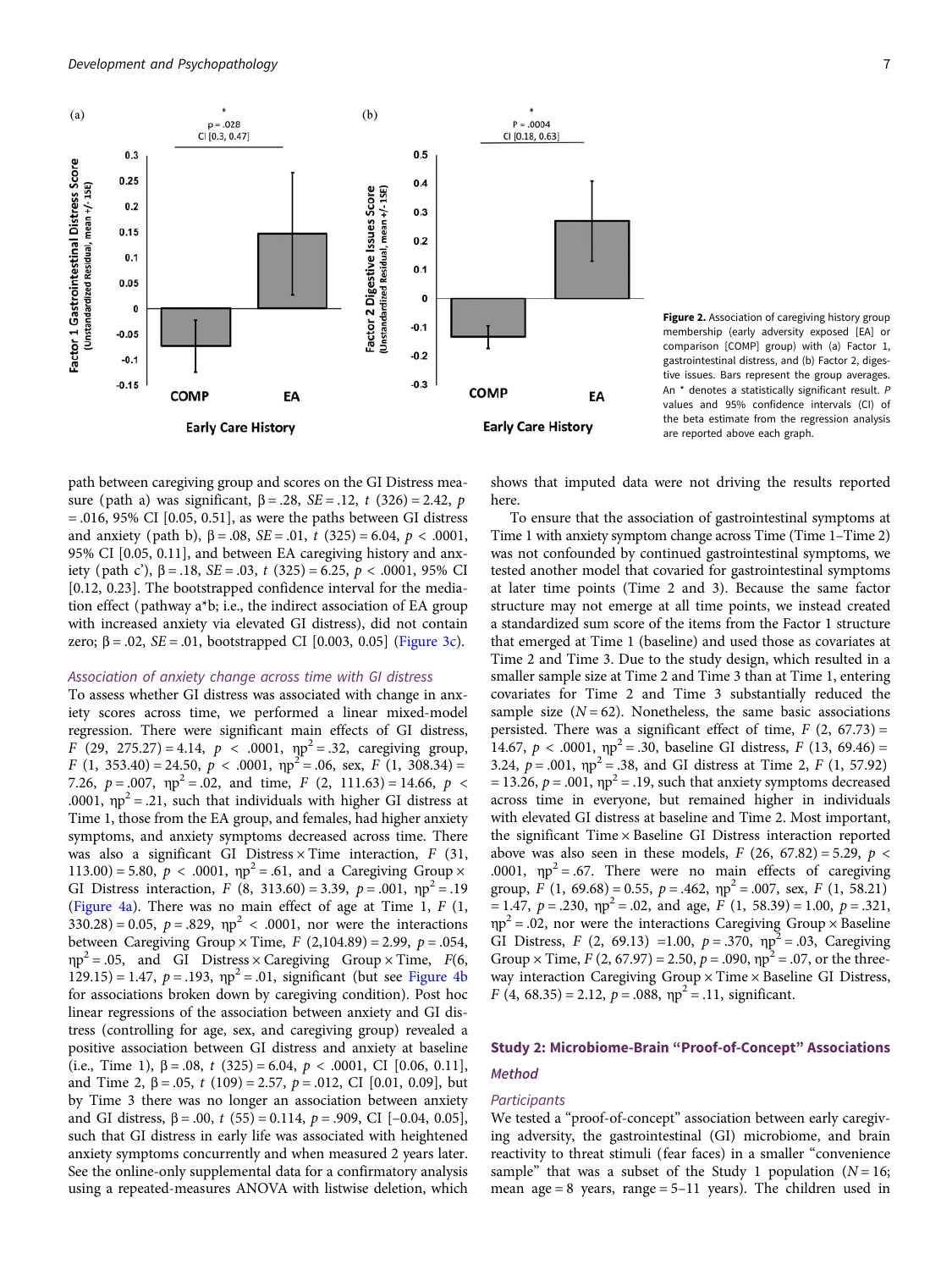<span id="page-7-0"></span>

Figure 3. Scatter plots illustrating the association between mean parent-rated child anxiety scores on the Screen for Child Anxiety Related Disorders-Parent version (SCARED-P) at Visit 1 with (a) Factor 1, gastrointestinal (GI) distress, and (b) Factor 2, digestive issues. Dots are colored by caregiving group membership, where children who had experienced early adversity (EA) are represented in open circles, and children from the comparison group (COMP) are presented in gray transparent circles (transparency is utilized so that overlapping values can be viewed). (c) The cross-sectional mediation model where children who were exposed to early adversity (coded positively) exhibit elevated anxiety through a pathway of increased GI distress.

Study 2 were selected if they had provided usable task-based magnetic resonance imaging (MRI) data in childhood (ages 5–11 years), and agreed to donate a stool sample. This age range was chosen as we have previously documented it as a sensitive period for prefrontal cortex development in youth (Gee, Humphreys, et al., [2013](#page-17-0)). The functional MRI (fMRI) data from this subsample has been published previously to address a different question of interest (i.e., not related to the microbiome; Gee, Gabard-Durnam, et al., [2013;](#page-17-0) Gee, Humphreys, et al., [2013](#page-17-0)). As this was a convenience sample, the microbiome data were collected after children had come in for their MRI scan (average 3.95 years,  $SD = 0.55$  years, after scanning/anxiety assessments). The GI microbiome was analyzed through taxonomic identification of bacteria in stool samples using 16S rRNA as a marker gene for bacterial identification. No exclusions were made for any of the analyses. Adversity-exposed children in Study 2 were all exposed to prior institutionalization (i.e., no child experienced foster care). Sample demographics (split into Study 1 and 2) are presented in [Table 1.](#page-3-0)

#### Child diet assessment (parent report)

Parents completed a daily diary of their children's food intake in the 2 days preceding stool sample collection. Using online nutrition programs, the food diary was coded into amount of protein, carbohydrate, and fat (which can influence bacterial composition) for each meal and was averaged across 2 days. These variables were then included as covariates in offline analyses of potential confounding factors. In addition, parents answered questions that assessed the presence and frequency of children's gastrointestinal symptoms/pain (e.g., diarrhea, bloating, and pain in the upper or lower abdomen). Frequency of gastrointestinal symptoms was coded on a 4-point scale corresponding to the judgments never, infrequent, frequent, and always. Frequency of pain was coded on a 5-point scale corresponding to the judgments never, 1–3 times per month, once per week, several times a week, and every day. No children were on antibiotic or antifungal medication, and only 1 child had a strictly vegetarian diet. As these data are only available in  $N = 16$  subjects from Study 2, results of this gastrointestinal symptom questionnaire are presented in [Table 3](#page-9-0), but were not included in the factor analysis in Study 1.

#### Stool sample collection

Parents were asked to help their child collect a small stool sample. Parents were given an OMNIgene.GUT (DNA Genotek) home collection kit, which included a spatula, collection tube with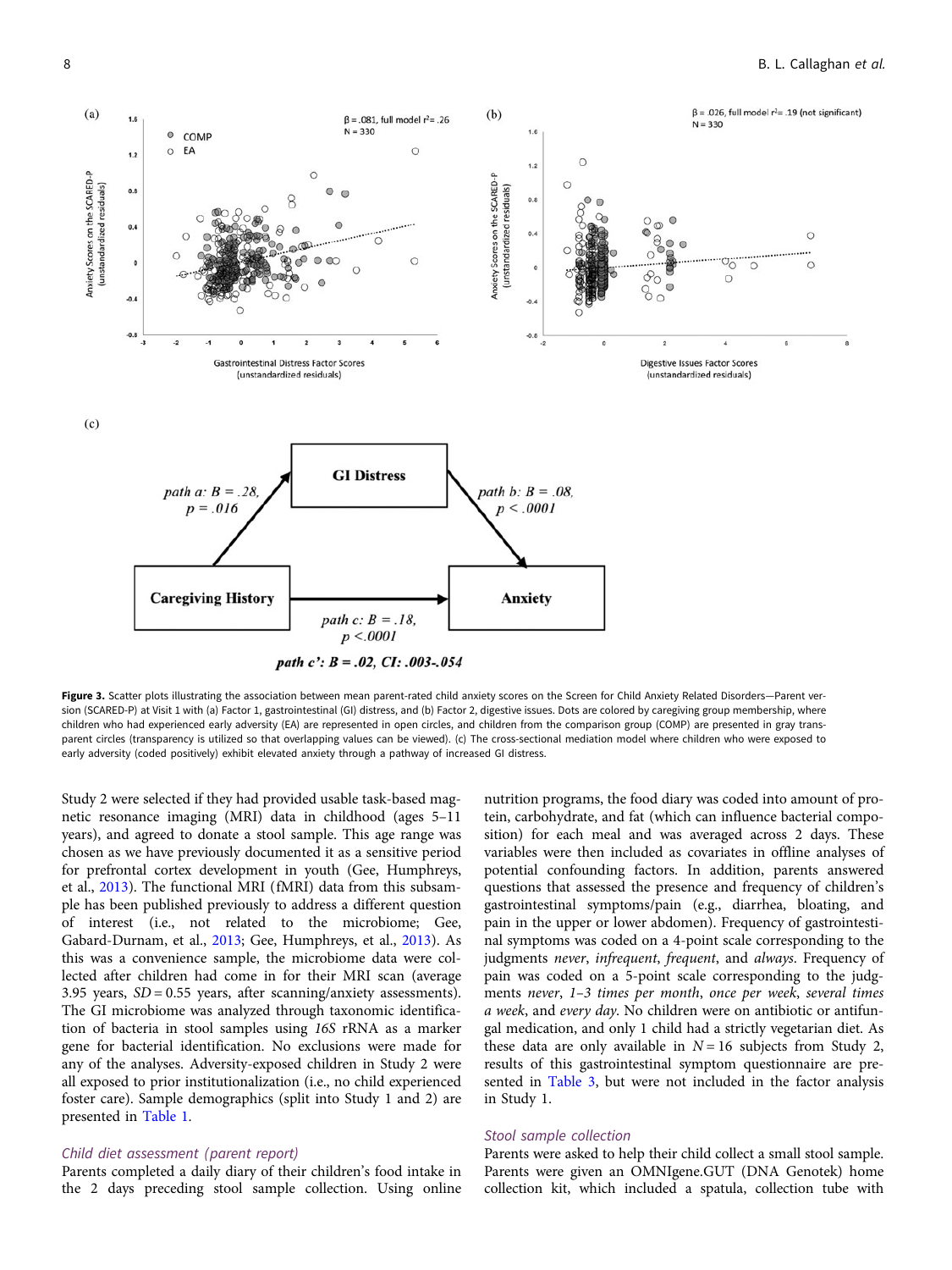<span id="page-8-0"></span>

Figure 4. (a) Association between Factor 1, gastrointestinal (GI) distress scores (median split into high GI distress and low GI distress scores), and predicted values of parent-rated child anxiety on the Screen for Child Anxiety Related Disorders—Parent version (SCARED-P) at Visits 1, 2, and 3. (b) The same association broken down by caregiving group with children from the comparison (COMP) group represented in the solid lines, and children in the early adversity (EA) exposed group in dotted lines, with low GI distress in black and high GI distress in red.

stabilizing liquid (ethyl alcohol <24%), and instructions on how to collect, homogenize, and store the sample. This method of sample stabilization has been shown to successfully preserve bacteria concentrations in stool for up to 8 weeks at room temperature (Song et al., [2016\)](#page-19-0). Each child provided one sample, collected at home, and then sent directly to the sequencing lab: Research and Testing Laboratory (RTL Genomics, Texas).

#### 16s rRNA sequencing and preprocessing

Bacterial DNA was extracted from stool samples provided by 16 children using RNA Power Soil kits (Mo Bio Laboratories). Illumina MiSeq, paired-end sequencing across 250 base pairs was used. Samples were amplified for sequencing in a two-step process using primers spanning the V1-V2 hypervariable region of the 16S rRNA gene. The forward primer was constructed with (5'−3'), the Illumina i5 sequencing primer (TCGTCGGCA GCGTCAGATGTGTATAAGAGACAG), and the 28F primer (GAGTTTGATCNTGGCTCAG). The reverse primer was constructed with (5'−3'), the Illumina i7 sequencing primer (GTCTCGTGGGCTCGGAGATGTGTATAAGAGACAG), and the 388R primer (TGCTGCCTCCCGTAGGAGT). Amplifications were performed in 25 μl reactions with Qiagen HotStar Taq master mix (Qiagen Inc, Valencia, California), 1 μl of 5uM primer, and 1μl of template. Reactions were performed on ABI Veriti thermocyclers (Applied Biosytems, Carlsbad, California) under the following thermal profile: 95 <sup>O</sup>C for 5 min, then 25 cycles of 94 <sup>O</sup>C for 30 s, 54 <sup>O</sup>C for 40 s, 72 <sup>O</sup>C for 1 min, followed by one cycle of 72 <sup>O</sup>C for 10 min and  $4^{\circ}$ C hold. Products from the first stage amplification were added to a second polymerase chain reaction (PCR) based on qualitatively determined concentrations. Primers for the second PCR were designed based on the Illumina Nextera PCR primers as

follows: Forward, AATGATACGGCGACCACCGAGATCTACAC [i5index]TCGTCGGCAGCGTC, and Reverse, CAAGCAGAAGA CGGCATACGAGAT[i7index]GTCTCGTGGGCTCGG. The second stage amplification was run the same as the first stage except for 10 cycles. Amplification products were visualized with eGels (Life Technologies, Grand Island, New York). Products were then pooled equimolar, and each pool was size selected in two rounds using Agencourt AMPure XP (BeckmanCoulter, Indianapolis, Indiana) in a 0.7 ratio for both rounds. Size selected pools were then quantified using the Quibit 2.0 fluorometer (Life Technologies) and loaded on an Illumina MiSeq (Illumina, Inc. San Diego, California)  $2 \times 300$  flow cell at 10 pM.

Illumina reads were quality controlled by removal of short sequences, singleton sequences, and noisy reads. Denoising was performed on each region by trimming back to the last base where the total average of the sequence was greater than 25. Prefix dereplication was then performed using the USEARCH algorithm (Edgar, [2010\)](#page-17-0), clustering at the 4% divergence level. Selection of operational taxonomic units (OTUs) was performed using the UPARSE OTU selection algorithm (Edgar, [2013](#page-17-0)). OTU selection was performed de novo, and OTU sequences were then classified against an in-house database of high-quality sequences derived from the National Center for Biotechnology Information and maintained at Research & Testing Laboratory Genomics. Chimera detection was then performed on the selected OTUs using the UCHIME chimera detection software executed in de novo mode (Edgar, Haas, Clemente, Quince, & Knight, [2011](#page-17-0)), and chimeric sequences removed. The remaining sequences were then corrected base by base to aid in the removal of noise. Denoised and chimera checked reads were then condensed into FASTA formatted files for taxonomic identification and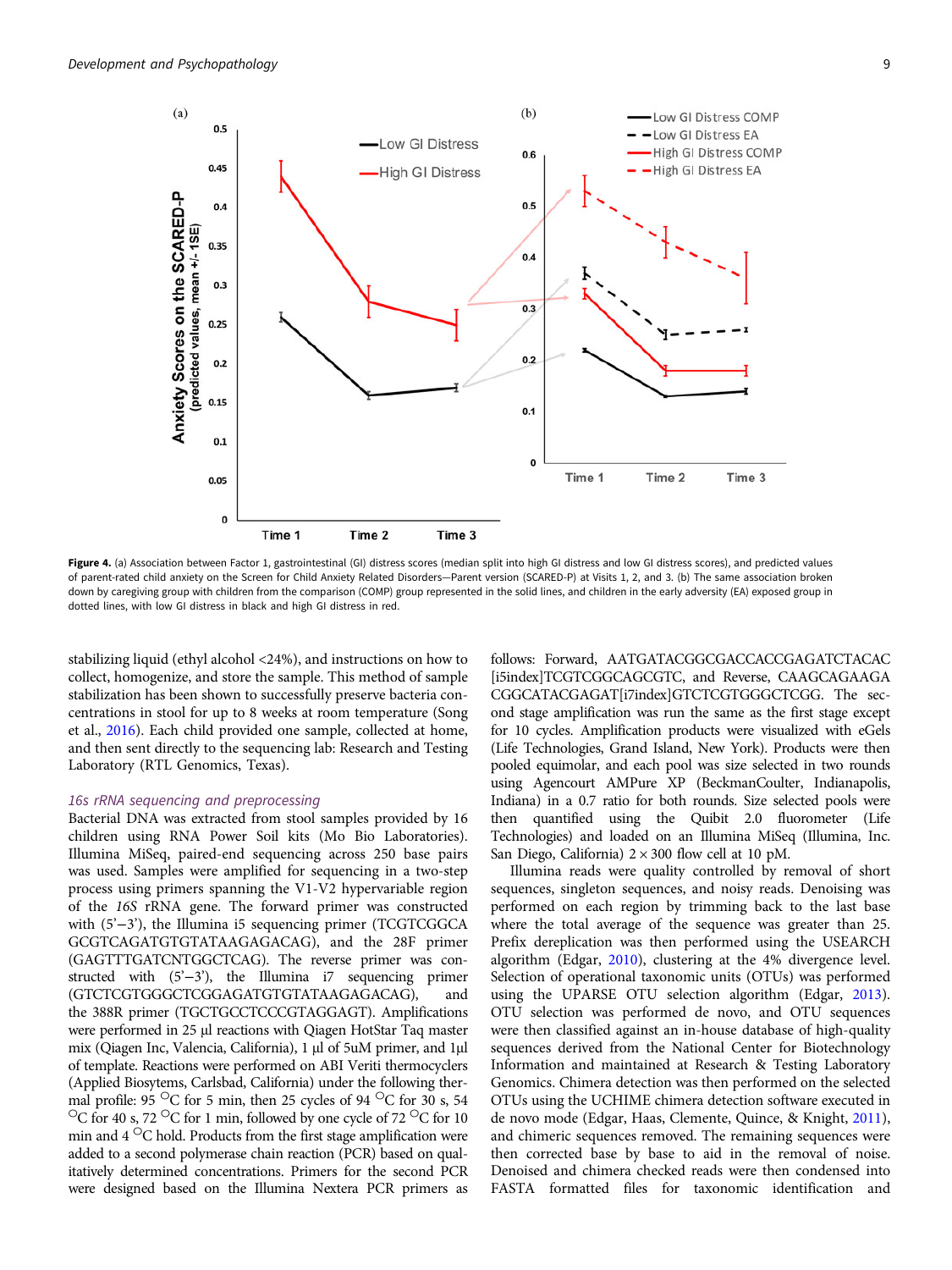| Diet questionnaire item: "How often does your<br>child experience " | COMP Mean rating for symptom<br>frequency (SD) | EA Mean rating for symptom<br>frequency (SD) | $\boldsymbol{D}$<br>value | Cohen's<br>d |
|---------------------------------------------------------------------|------------------------------------------------|----------------------------------------------|---------------------------|--------------|
| Complaints of a stomach ache                                        | 0.43(0.53)                                     | 0.57(0.53)                                   | .626                      | 0.27         |
| Diarrhea                                                            | 0.43(0.53)                                     | 1.29(0.76)                                   | .031                      | 1.31         |
| Constipation without compensatory diarrhea                          | 0(0)                                           | 0.57(0.79)                                   | .103                      | 1.03         |
| Constipation with compensatory diarrhea                             | 0.14(0.38)                                     | 0.57(0.79)                                   | .228                      | 0.69         |
| Distension in the abdomen (bloating)                                | 0.29(0.49)                                     | 0(0)                                         | .172                      | 0.83         |
| Abdominal discomfort                                                | 0.57(0.53)                                     | 0.86(0.69)                                   | .403                      | 0.46         |
| Pain above the belly button                                         | 0(0)                                           | 0.57(1.13)                                   | .231                      | 0.71         |
| Pain below the belly button                                         | 0.57(0.53)                                     | 0.71(1.11)                                   | .765                      | 0.16         |

<span id="page-9-0"></span>Table 3. Mean (SD) responses for individual questions on the parent proxy-reported gastrointestinal symptoms questionnaire stratified by caregiving history in the subsample (Study 2) only

Note: For both groups n = 7. T tests were used to assess group differences between children from the comparison (COMP) and early adversity (EA) exposed groups.

community analyses. To assign taxonomic information the sequences were run through the USEARCH global alignment program. All preprocessing steps were performed blind to the caregiving history and characteristics of the children.

#### Microbial richness and diversity analyses

[Figure 5](#page-10-0) provides a description of different metrics for measuring community composition of the microbiome that are used in this paper. We visualized genera-level taxonomic community composition through the VAMPS (Visualization and Analysis of Microbial Population Structure) community visualization tool (Huse et al., [2014\)](#page-18-0). Ribosomal Database Project (RDP) taxonomy was assigned, and within-subject differences in the number of bacterial groups (in this case, genus) present in the sample (i.e., alpha diversity) were calculated using two estimators: observed richness (which provides a count of the number of different genera represented in the sequenced sample), and Shannon's index (which provides a metric of how rich and evenly distributed the groups are). Statistical differences in alpha diversity between the groups were analyzed using separate linear regressions (controlling for age and sex). Variances between the caregiving groups were similar. Between-subject differences in bacteria present in the sample (i.e., beta diversity) was quantified using an approach that takes into account the phylogenetic relations between genera, Unifrac distance, calculated within the phyloseq package in R (McMurdie & Holmes, [2013\)](#page-18-0). Paired samples that contain bacteria that are closely related on the phylogenetic tree (i.e., share many tree branches) score low on beta diversity, whereas paired samples that are not related (or are distantly related) on the phylogenetic tree will receive high beta diversity scores, resulting in a distance matrix of between-samples beta diversity scores for every sample pair in the study. A nonparametric permutational multivariate analysis of variance was used to compute an  $R^2$  and significance value for the amount of variance in the distance matrices that was explained by the grouping variable of interest (caregiving group: COMP or EA). Two of such analyses were conducted: weighted (which weights the dominant bacteria) and unweighted (which allows the rare bacteria to be influential in the beta diversity score).

#### Bacterial biomarker analysis

Differences in specific bacteria between caregiving groups were identified with a linear discriminant analysis of effect sizes (LEfSE) performed through the Galaxy platform (Segata et al., [2011](#page-19-0)). In short, LEfSE uses the nonparametric sum rank Kruskal–Wallis test to detect bacteria that differ between the classes of interest (in this case, care history), followed by linear discriminant analysis (Fisher, [1936](#page-17-0)) to detect the effect size of each of these differences. Due to the relatively small sample size, we carefully checked the resulting potential biomarkers for outlying values (>3 SD from the mean) and excluded any "biomarker" that had at least one value exceeding the threshold.

#### MRI task paradigm

During the fMRI scan, participants completed two runs of an emotional faces task. The task consisted of a mixed design with one blocked variable (emotional valence: fear and happy) and one event-related variable (emotion and neutral). During each run, participants viewed faces presented one at a time that were either emotional or neutral. The order of runs (i.e., happy/neutral, fear/neutral) was counterbalanced across participants, and the stimulus order within each run was randomized and fixed. To ensure that participants were paying attention, they were instructed to press a button with their index finger when they saw a neutral face. The faces were selected from the Karolinska Directed Emotional Faces database (Lundqvist, Flykt, & Ohman, [1998](#page-18-0)). The faces were presented in color at a visual angle of approximately 15 degrees. The probability of an emotional face was 50% on any given trial. Stimuli were jittered (variable intertrial interval ranging from 3000 to 9000 ms) and randomized based on a genetic algorithm in order to allow for unique estimates of the hemodynamic response for each trial type. Each run contained 48 trials (24 neutral faces, 24 fearful or happy faces). Each face remained on the screen for 500 ms. Because fear faces have been shown to activate prefrontal cortex circuits in developing youth (Gee, Gabard-Durnam, et al., [2013;](#page-17-0) Gee, Humphreys, et al., [2013](#page-17-0)), and are known to engage threat circuitry relevant to anxiety (Baird et al., [1999\)](#page-17-0), analyses focused on fear faces (i.e., we examined blood oxygen level dependent responses to fear faces, relative to implicit baseline). As participants were instructed to press a button when they saw a neutral face, effectively rendering the neutral face salient, we decided not to examine blood oxygen level dependent responses to neutral faces. Rather than trying to isolate any one neural process in our examination of the fear versus implicit baseline contrast, we are using fear faces as a probe of affective circuitry function.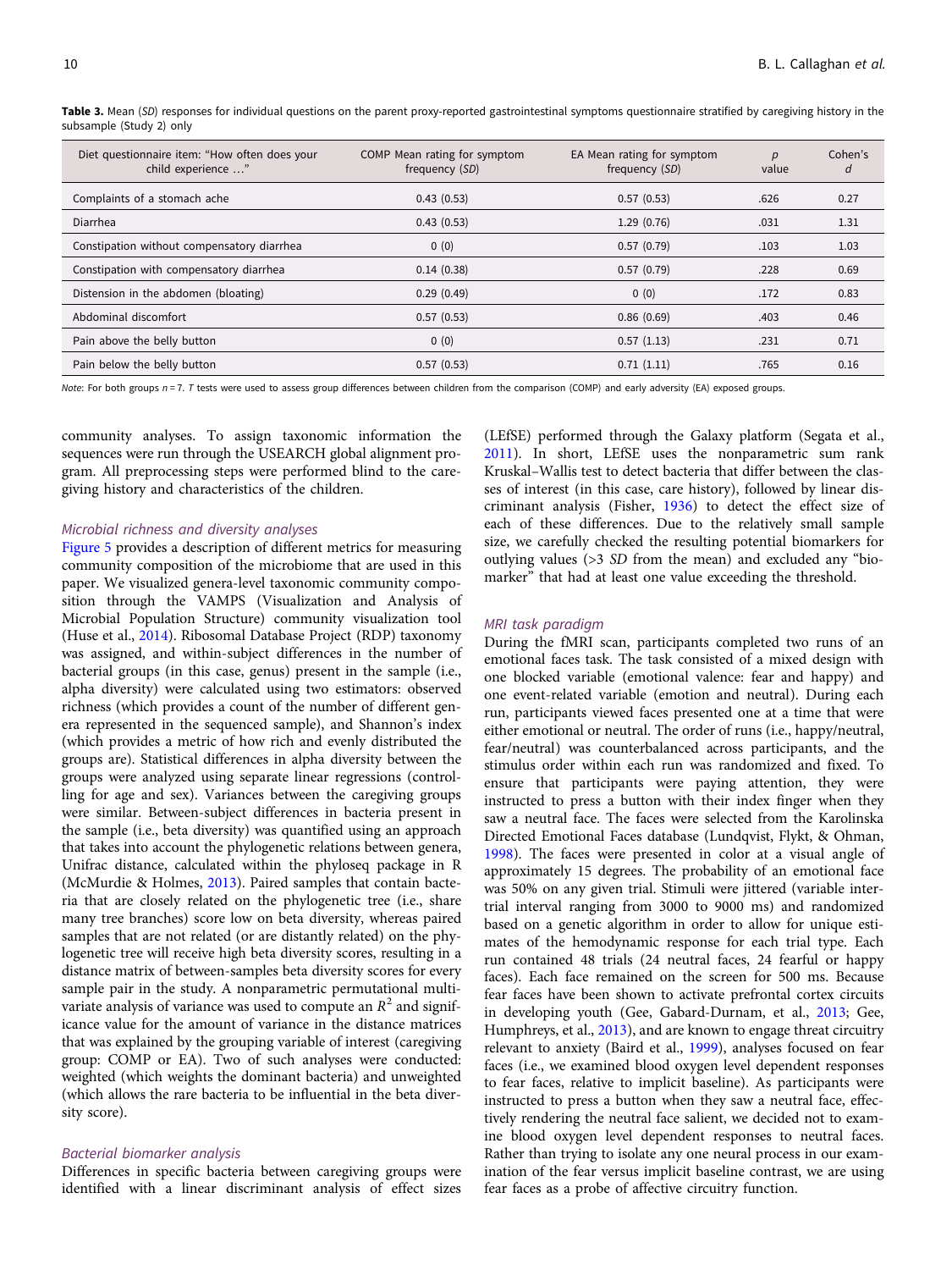<span id="page-10-0"></span>

Figure 5. Explanatory figure of microbial community assessment metrics for alpha and beta diversity. The within-subject metric of alpha diversity called "observed richness" quantifies the total count of bacterial groups at a given taxonomic level (e.g., species, genera, or phyla) in a sample from an individual person in the study. Higher counts of bacterial groups present in the sample indicate higher observed richness. Note that only the bacterial groups, not the numbers of members within each bacterial group, are quantified. The second within-subject metric of alpha diversity measured in this study is Shannon's diversity, which provides a measure of how rich and evenly distributed the bacterial groups are. Samples scoring highest on Shannon's diversity will have a high number of bacterial groups represented (richness), and the members of each bacterial group will be approximately equal (i.e., evenly distributed). Samples with very low counts of bacterial groups (richness) and where a small subset of bacterial groups dominates the community (uneven distribution of members) will result in the lowest Shannon's diversity score. The between-subject metric of beta diversity measured in this study was Unifrac distance. This metric calculates the relative closeness of bacterial groups found in paired samples from people on a phylogenetic tree. Samples that are closely related on the tree will share many branches and will receive a low Unifrac distance score (unshared/all branches). Samples from two individuals where the bacterial groups are far away from each other on the phylogenetic tree will share few branches and will receive a high Unifrac distance score. A distance matrix between each pair of samples in the study is constructed.

#### fMRI data acquisition

Scanning was performed in a Siemens Trio 3.0 tesla MRI scanner. A standard radiofrequency 12-channel head coil was used. A whole-brain high resolution T1 weighted anatomical scan (MPRAGE;  $256 \times 256$  in-plane resolution; 256 mm field of view;  $192 \times 1$  mm sagittal slices) was acquired for each participant in order to register and localize their functional data to standard space. The emotional faces task was presented on a computer screen within MR-compatible goggles. T2\* weighted echoplanar images (interleaved) were collected at an oblique angle of ∼30 degrees (130 volumes/run; resonance time 2000 ms; echo time, 30 ms; flip angle, 90 degrees; matrix size,  $64 \times 64$ ; field of view, 192 mm; 34 slices; 4-mm slice thickness; skip 0 mm; 24 observations per event type).

#### fMRI data analysis

Preprocessing. Each participant's fMRI scan data was motion corrected using the Analysis of Functional Neuroimages (AFNI; Arumugam et al., [2011\)](#page-17-0) 3dvolreg; the first volume was the reference image. Images were then slice time corrected in AFNI, and aligned to each subjects MPRAGE image using FLIRT in FMRIB Software Library (FSL; Jenkinson, Beckmann, Behrens, Woolrich, & Smith, [2012](#page-18-0)), before being scaled to the mean of each voxel. MPRAGE structural images were skull stripped in FSL using BET, and FAST was used to segment gray matter, white matter, and ventricles (cerebrospinal fluid; CSF). These anatomical parcellations were then used to extract signals from the

white matter and CSF in the fMRI scan. MPRAGE scans were warped to standard template space from the Montreal Neurological Institute (Montreal, Canada) using a nonlinear registration procedure (FLIRT and FNIRT) with boundary-based registration cost algorithm in FSL, and resulting warp transformation saved for application to the functional data. Preprocessed functional data were spatially aligned and normalized to each participant's warped MPRAGE using the nonlinear registration (FNIRT). Functional data were spatially smoothed with a 6-mm full width at half max kernel. Montreal Neurological Institute transformed images had a resampled resolution of  $3 \text{ mm}^3$ . Time series were normalized to percent signal change to allow for comparison across individuals and runs. The functional runs were concatenated before creating two individual-level models for each participant to model functional reactivity and connectivity.

Motion correction. Systematic procedures were implemented to reduce motion due to the age of the children. Children participated in a mock scanning session in the lab before the actual MRI. This mock session allowed children to become acclimated to the scanning environment, noises, and procedures, to get realtime feedback on their ability to lie still, and to practice that skill. During data collection, an air vacuum pillow (Siemens Comfort Pack) was used to pad and secure the child's head in a comfortable, steady position. Additional padding was placed around the child's head as required. Children also received reminders to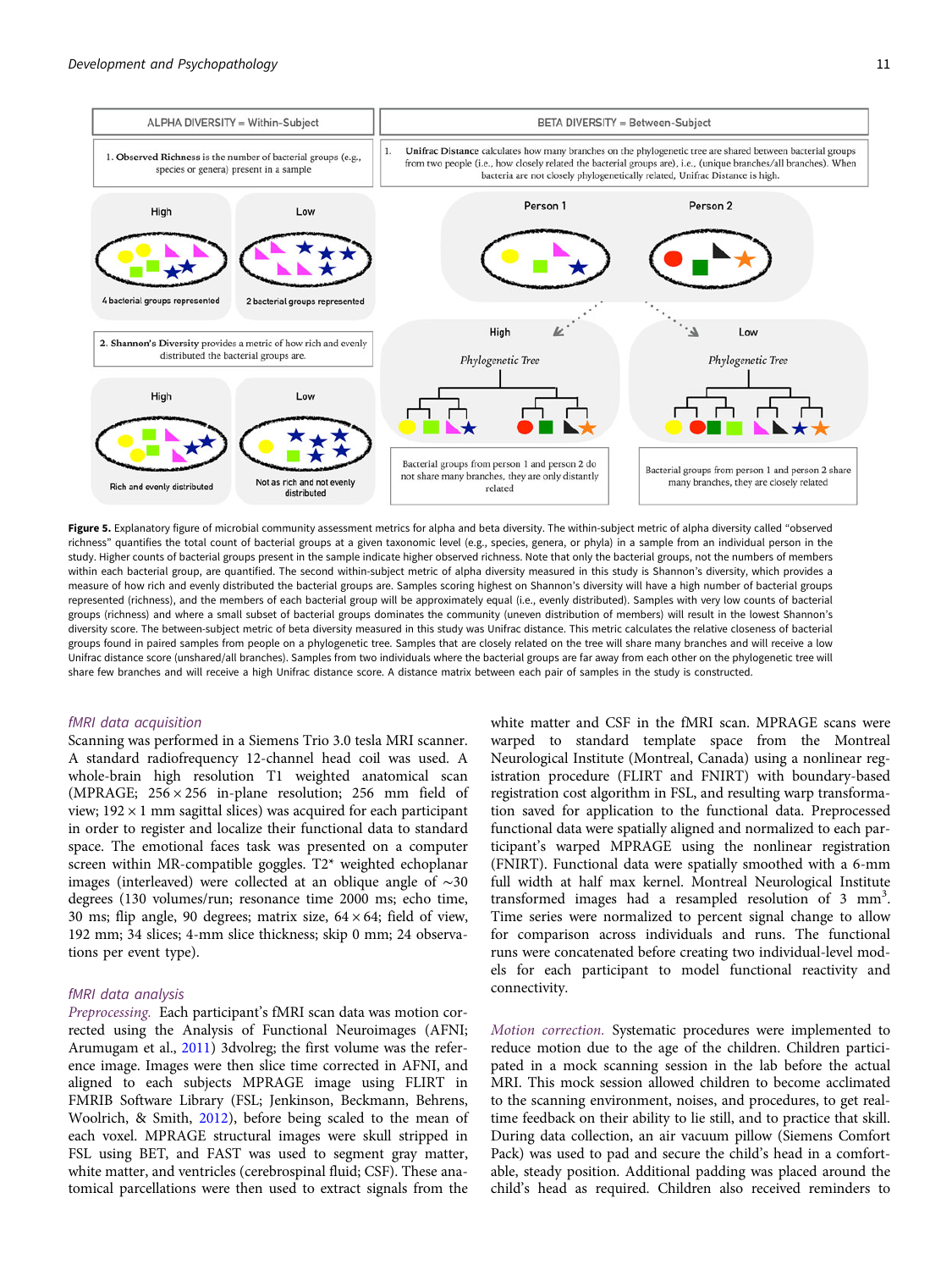<span id="page-11-0"></span>

Figure 6. (a) Relative abundance of the 30 most dominant bacterial genera in early adversity (EA,  $n = 8$ ) exposed and comparison (COMP,  $n = 8$ ) children. (b) Heatmap of phylogenetic relatedness of samples based on unweighted Unifrac distances. The y-axis represents group membership with EA youth in pink and COMP youth in blue (i.e., each row represents an individual subject in the analysis), sorted by unweighted Unifrac distance. The bottom x-axis represents the individual bacterial groups (genera), and the top x-axis illustrates their sorting by Euclidean distance. The colors in the map represent the relative abundance of each bacterial group with warmer colors indicating higher relative abundance. (c) Caregiving group means of bacteria from order Clostridiales family Lachnospiraceae genus unknown and order Clostridiales family unknown genus unknown (bar) with individual subject values overlaid in gray transparent circles (transparency and random jittering of dots along the x-axis is used so that overlapping values can be viewed).

reduce motion and feedback on their level of motion throughout the scanning session.

After the scanning session, multiple steps were taken to correct for motion. Following recommended standards (Power, Barnes, Snyder, Schlaggar, & Petersen, [2012](#page-18-0)) all analyzed data were free of motion >0.9 mm in any direction. Volumes where the motion derivatives had a Euclidean norm >0.9 mm were excluded through censoring that volume and the subsequent volume. All participants had <40% of the total volumes censored (mean percentage of censored volumes, 8.12%, mode, 0%). Demeaned motion in each of six directions, and their temporal derivatives, were also included as regressors in the trial level regression (12 motion regressors total). At the group-level analysis, each subject's average motion (mean displacement derivative) was also entered as a regressor. We also verified that our clusters of bacteria-related reactivity did not overlap with clusters that were related to average motion in the whole brain maps.

Whole-brain reactivity. To examine whether the microbiome was associated with reactivity to fear faces, a whole-brain reactivity analysis was performed. A Generalized linear model analysis was performed in AFNI for each participant with regressors for task, CSF signal, white matter signal, 6 motion regressors, plus their 6 backward-temporal derivatives. The four task regressors modeled which face comprised each trial (i.e., fearful, happy, neutral faces [in the fearful run], and neutral faces [in the happy run]). Analyses focused on the contrast of fearful faces against implicit baseline (fixation). The generalized linear model analyses fit the percentage of signal change in the brain to each regressor, and linear and quadratic trends were modeled for the time series of each voxel to control for correlated drift.

Following individual-level analyses, the regression coefficients were then subjected to random-effects, group level analysis using the 3dttest command in AFNI. Two group-level analyses were run with participant level of bacterial genera (Bacteroides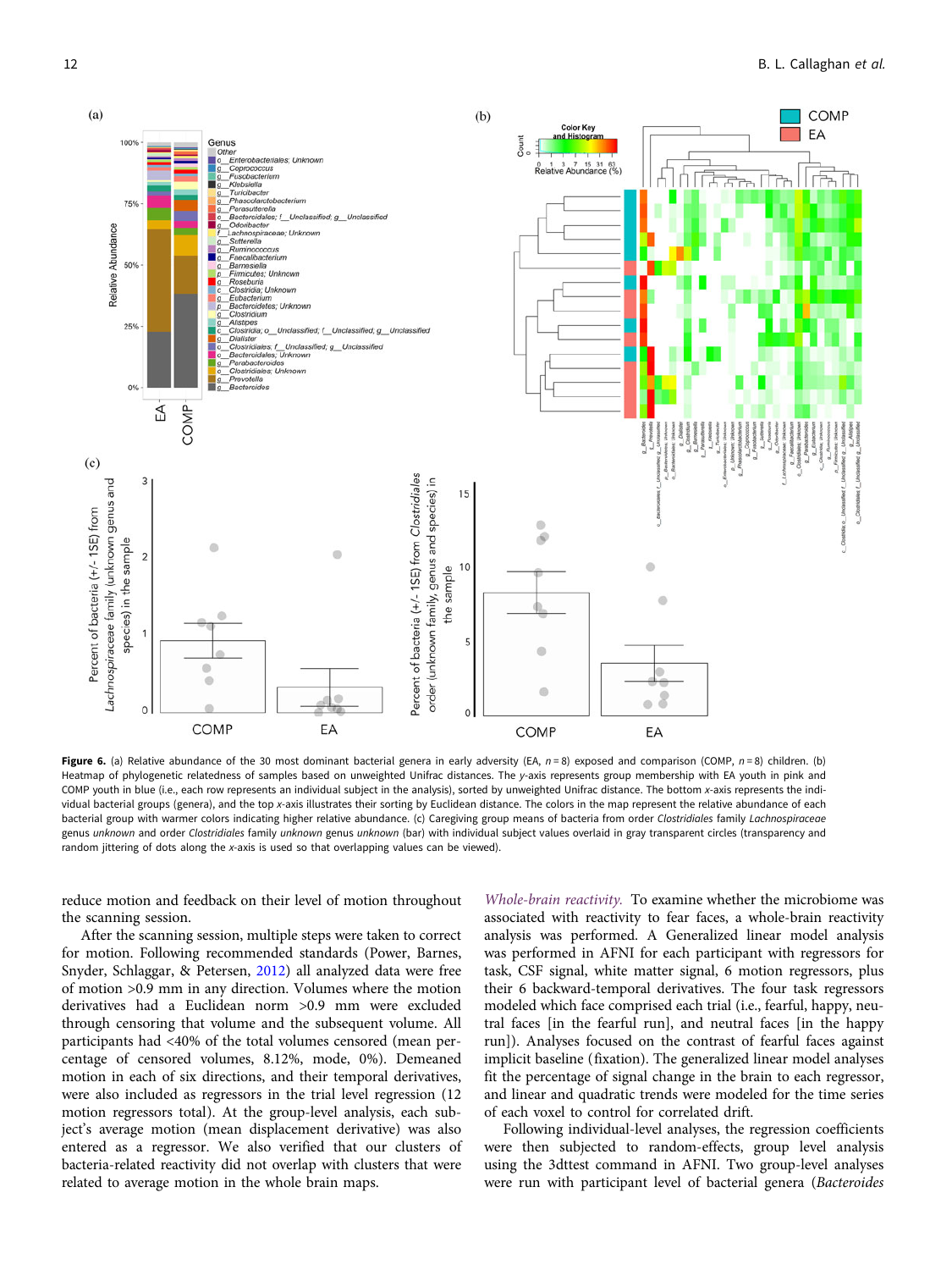<span id="page-12-0"></span>

Figure 7. Whole brain statistical maps of thresholded reactivity to fear faces over implicit baseline in whole brain regression with (a) Bacteroides or (b) Lachnospiraceae as the regressor of interest. Warm colors indicate a positive association between Bacteroides or Lachnospiraceae and activity to fear faces, whereas cold colors indicate a negative association. (a) Reactivity in the medial prefrontal cortex (mPFC). (b) Reactivity in the left lateral prefrontal cortex (lPFC), mPFC, precuneus, and posterior cingulate cortex (PCC)/cerebellum. (c) Individual subject statistical maps masked with the group cluster map, showing unthresholded reactivity in left lPFC and mPFC, with comparison individuals featured in the top row and early adversity exposed individuals featured in the bottom row. Individual subject level of Lachnospiraceae is written underneath each subject's statistical map with high Lachnospiraceae levels to the left and low Lachnospiraceae levels to the right.

or Lachnospiraceae) entered as the regressor of interest in each, whereas participant caregiving condition, age at scan, time interval between scan and stool sample, and average motion displacement were entered as regressors of no interest in each. Monte Carlo simulations were conducted in AFNI's 3dClustSim program, taking into account the average smoothness of the data set, with voxel thresholds of  $p = .01$  and  $\alpha = 0.05$ . Output cluster sizes were used to correct for multiple comparisons  $(k > 721$  voxels). Based on the animal literature, which has highlighted the amygdala, hippocampus, and prefrontal cortex as central nodes involved in microbiome brain interactions across development (Hoban et al., [2016](#page-18-0), [2017](#page-18-0), [2018;](#page-18-0) Ogbonnaya et al., [2015](#page-18-0)), and the human literature implicating those same brain regions in anxiety and threat responsivity (reviewed in Callaghan & Tottenham, [2015\)](#page-17-0), we identified bilateral amygdala, hippocampus, and medial prefrontal cortex a priori as regions of interest. We decided to perform a restricted search within those three brain regions if no microbiome associations with reactivity were observed when cluster correction occurred at the whole-brain level (this restricted search was used when examining associations with Bacteroides only). Using the Harvard Oxford Cortical and subcortical atlas in FSL, we made masks of the frontal medial cortex (20%

threshold), bilateral amygdala (50% threshold), and bilateral hippocampus (50% threshold). We then binarized and combined the three masks to set a threshold for multiple comparison correction within the restricted search regions (5735 voxels in combined mask;  $p < .01$ ,  $\alpha = 0.05$ ,  $k > 100$  voxels). Across whole-brain and restricted searches, a relatively lenient voxel threshold of  $p \,$  < .01 (rather than  $p \,$  < .001) was chosen in this small proof-of-concept sample as the primary aim was to demonstrate feasibility of the approach and drive future hypotheses.

#### Statistical tests

We assessed group differences in the community composition of microbes (i.e., alpha diversity) through ANOVA with the bacterial community measure (e.g., Shannon's diversity) as the outcome and caregiving history as the factor of interest, controlling for age at the time of stool sample, sex, and gastrointestinal distress and digestive issues factor scores.

#### Group differences in the community composition of bacteria between COMP and EA youth

Across all samples, bacteria from the genus Bacteroides were the most abundantly expressed, and the level of Bacteroides did not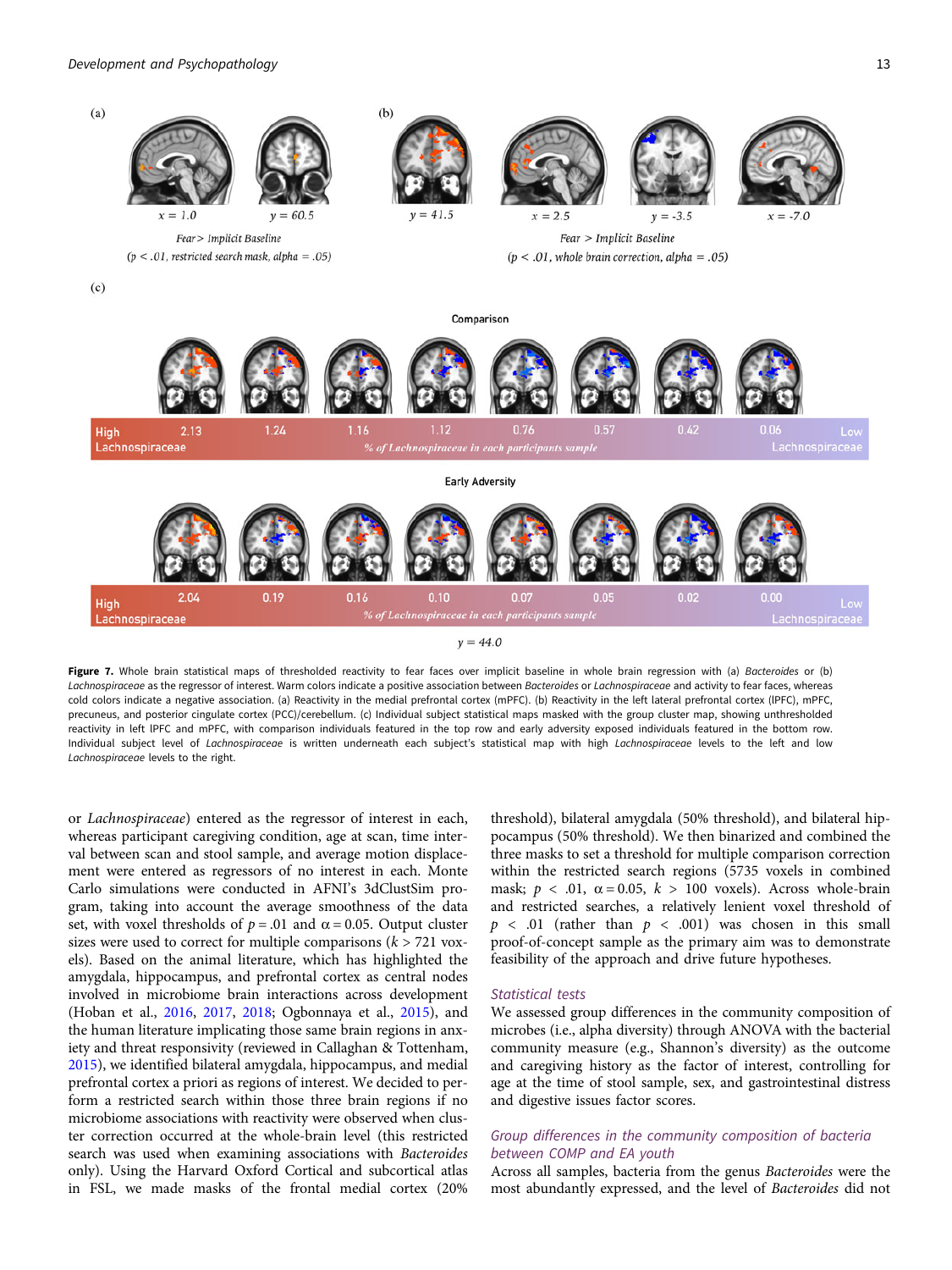|                      |              |              | Center mass |        |                | Peak           |                |  |
|----------------------|--------------|--------------|-------------|--------|----------------|----------------|----------------|--|
| Cluster region       | Voxel number | $\mathsf{X}$ | Y           | Z      | $\mathsf{X}$   | Y              | Z              |  |
| <b>Bacteroides</b>   |              |              |             |        |                |                |                |  |
| mPFC                 | 201          | 4.8          | 53.2        | $-0.1$ | $\overline{2}$ | 62             | $-2$           |  |
| Lachnospiraceae      |              |              |             |        |                |                |                |  |
| Left lateral PFC     | 1749         | 28.9         | 43          | 30.70  | 32             | 58             | 26             |  |
| Precuneus/cerebellum | 1277         | $-41$        | $-2.8$      | 53.5   | $-40$          | $\overline{2}$ | 58             |  |
| mPFC                 | 915          | 4.3          | 51.8        | 7.8    | $\overline{4}$ | 64             | $-2$           |  |
| Post central gyrus   | 832          | $-21.2$      | $-65.7$     | 2.6    | $-4$           | $-60$          | $\overline{2}$ |  |

Table 4. Voxel number, center of mass, and peak coordinates (in the X, Y, Z directions) for clusters passing significance threshold for the group analyses associating brain reactivity to fear faces with individual Bacteroides and Lachnospiraceae levels

Note: mPFC, medial prefrontal cortex. PFC, prefrontal cortex.  $N = 16$ .

differ between groups of individuals with different early caregiving histories (controlling for age, sex, and gastrointestinal symptom factor scores),  $F(1, 10) = 1.49$ ,  $p = .251$ ,  $np^2 = .13$  ([Figure 6a](#page-11-0) shows the relative abundance of the top 30 genera split by caregiving group). When considering the community structure of the microbiome, individuals that were EA had lower counts of bacteria: alpha diversity, observed richness,  $F(1, 10) = 7.18$ ,  $p = .023$ ,  $np^2 = .42$ , but did not differ in the relative abundance of those bacteria: alpha diversity, Shannon index,  $F(1, 10) =$ 2.37,  $p = .155$ ,  $np^2 = .02$ . Group differences also emerged when comparing beta diversity. When rare bacteria were allowed to be influential (unweighted Unifrac distances), caregiving group significantly accounted for variation in bacterial distance matrices between individuals, adonis test,  $F(1, 14) = 1.72$ ,  $p = .034$ ,  $r<sup>2</sup>$  $=$  .11,  $np^2 =$  .11 (see [Figure 6b](#page-11-0) for the unweighted phylogenetic tree), but that association was reduced to trend level when dominant bacteria were weighted: weighted Unifrac distances, adonis test,  $F(1, 14) = 2.80$ ,  $p = .060$ ,  $np^2 = .17$ .

The LEfSE analysis indicated 10 bacterial genera as potential biomarkers for caregiving group membership, 8 of which were affected by outlying values for a single subject (>3 SD from the mean value) and were excluded from further analyses. The two biomarkers that were not affected by outlying values were from the order Clostridiales one of which was an unknown genus in the family Lachnospiraceae, and the other of which was an unknown genus and family. Both of these biomarkers were higher in children from the COMP than EA groups (see [Figure 6c](#page-11-0)).

## Brain–bacteria associations: General approach using genus Bacteroides

To establish associations between gastrointestinal bacteria and functional reactivity within brain networks implicated in anxiety, a whole-brain analysis was conducted on data from a task in which participants were looking at fear faces (relative to an implicit baseline). Individual subject Bacteroides levels were used as the regressor of interest (controlling for participant caregiving group, age at scan, the interval between scan and stool sample, and participant average motion after volume censoring). When correcting at the whole-brain level, Bacteroides was not associated with any reactivity clusters. Hence, we performed the restricted search within the bilateral amygdala and hippocampus, and frontal medial cortex, performing cluster correction within these regions only (resulting in a more liberal threshold). This approach revealed a small cluster of Bacteroides-associated

reactivity in the medial prefrontal cortex ( $p < .01$ , restricted search correction; [Figure 7a\)](#page-12-0).

## Brain–bacteria associations: Biomarker approach using genus Lachnospiraceae

To establish associations between gastrointestinal bacteria that acted as a biomarker for caregiving history, we performed another whole-brain analysis (fear > implicit baseline), but this time using Lachnospiraceae as the regressor of interest. Lachnospiraceae was selected for this analysis, as it was the biomarker with the greatest amount of taxonomic information available. Individual levels of Lachnospiraceae exhibited positive associations with the left lateral prefrontal cortex (PFC), medial PFC (mPFC), precuneus/cerebellum, and negative correlation with the post central gyrus; all  $p < 01$ , whole brain corrected; [Figure 7b](#page-12-0)–c; see Table 4 for peak and center of mass coordinates for the whole-brain thresholded maps).

## Assessment of potential confounding variables

Diet. A bivariate correlation was performed between current diet variables (average protein, carbohydrate, and fat intake) and Bacteroides, Lachnospiraceae, and extracted reactivity estimates (i.e., β values) from the clusters associated with bacteria (Bacteroides–mPFC; Lachnospiraceae–mPFC, left lateral PFC, posterior cingulate cortex, and precuneus; see [Table 5](#page-14-0) for correlation matrix). Average carbohydrate consumption was positively correlated with the level of *Bacteroides*  $(r = .552, p = .01)$ . Entering diet variables into the regression between bacteria and brain did not change any reported associations (see [Table 6](#page-15-0) for statistics).

Participant demographics. Entering participant demographic variables (country of origin, IQ, and sex) into the regression did not change the association of Bacteroides with mPFC reactivity (see [Table 6](#page-15-0) for statistics). Similarly, those demographic variables did not change the relationship between Lachnospiraceae and mPFC, left lateral PFC, precuneus, and posterior cingulate cortex (see [Table 6](#page-15-0) for statistics).

## Discussion

Several studies have noted the strong association between gastrointestinal and mental health (Lee et al., [2009](#page-18-0); Mak et al., [2012](#page-18-0)). Moreover, the association of gastrointestinal and mental health problems with experiences of early adversity is well established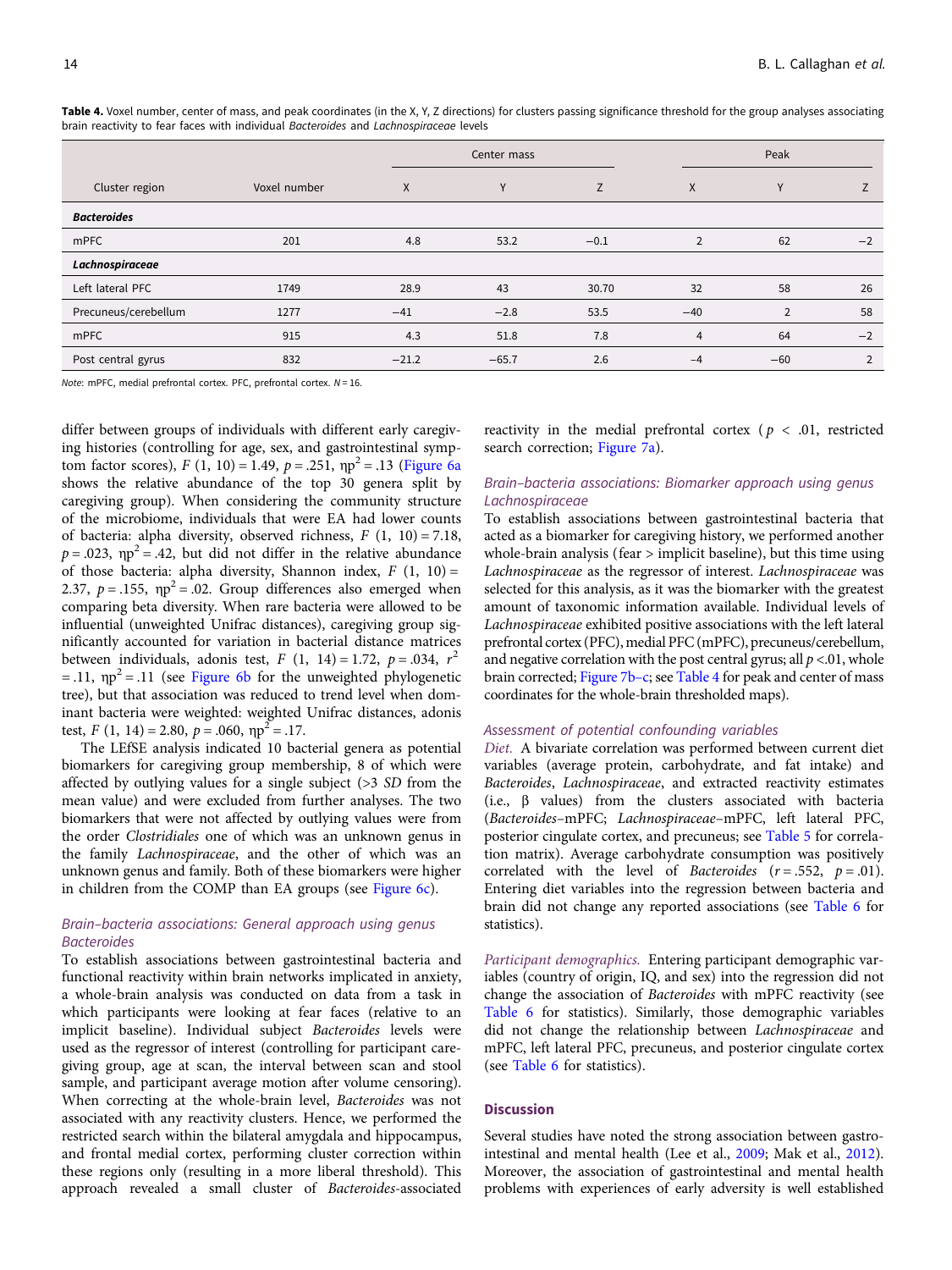<span id="page-14-0"></span>

| Table 5. Correlation matrix of diet variables (proportion of protein, carbohydrate, and fat in the diet) with bacterial genera (Bocteroides and Lochnospirocece), and each of the significant clusters of activity in the brai<br>$N = 16$ |          |                             |                      |          |        |                       |                           |                                |                                            |     |
|--------------------------------------------------------------------------------------------------------------------------------------------------------------------------------------------------------------------------------------------|----------|-----------------------------|----------------------|----------|--------|-----------------------|---------------------------|--------------------------------|--------------------------------------------|-----|
|                                                                                                                                                                                                                                            |          | Bacteroides Lachnospiraceae | Carbohydrate Protein |          | Fat    | (Bacteroides)<br>mPFC | (Lachnospiraceae)<br>mPFC | (Lachnospiraceae)<br>Left IPFC | (Lachnospiraceae) (Lachnospiraceae)<br>PCC | PCG |
| <b>Bacteroides</b>                                                                                                                                                                                                                         |          |                             |                      |          |        |                       |                           |                                |                                            |     |
| Lachnospiraceae                                                                                                                                                                                                                            | $.707**$ |                             |                      |          |        |                       |                           |                                |                                            |     |
| Carbohydrate                                                                                                                                                                                                                               | $.552*$  | .426                        |                      |          |        |                       |                           |                                |                                            |     |
| Protein                                                                                                                                                                                                                                    | 198      | $-0.042$                    | .446                 |          |        |                       |                           |                                |                                            |     |
| Fat                                                                                                                                                                                                                                        | 518      | .332                        | 498                  | .645**   |        |                       |                           |                                |                                            |     |
| mPFC (Bacteroides)                                                                                                                                                                                                                         | $520*$   | $.528*$                     | 242                  | 113      | .124   |                       |                           |                                |                                            |     |
| mPFC (Lachnospiraceae)                                                                                                                                                                                                                     | .366     | $.584*$                     | .342                 | .156     | .087   | $.874**$              |                           |                                |                                            |     |
| left IPFC (Lachnospiraceae)                                                                                                                                                                                                                | 411      | $.722**$                    | .255                 | .069     | .061   | $.764***$             | $.895***$                 |                                |                                            |     |
| PCC (Lachnospiraceae)                                                                                                                                                                                                                      | $.518*$  | $.874**$                    | .363                 | $-140$   | .205   | $.606*$               | $.708**$                  | $.769**$                       |                                            |     |
| PCG (Lachnospiraceae)                                                                                                                                                                                                                      | $-371$   | $.715**$                    | $-408$               | $-0.029$ | $-119$ | $-.711**$             | $-.915**$                 | $.905**$                       | $.842**$                                   |     |
| *Correlation is significant at the .05 level (2 sided). **Correlation is significant at the .0.1 level (2 sided).                                                                                                                          |          |                             |                      |          |        |                       |                           |                                |                                            |     |

(at least in adults; Bradford et al., [2012;](#page-17-0) Chitkara et al., [2008;](#page-17-0) Park et al., [2016](#page-18-0)). Stress programming effects at the level of the gastrointestinal microbiome and brain have been posited as potential biological mechanisms through which such associations emerge, with rodent models demonstrating the strongest evidence to this effect (Callaghan, [2017;](#page-17-0) Foster & Neufeld, [2013;](#page-17-0) O'Mahony, Hyland, Dinan, & Cryan, [2011](#page-18-0)). However, while it is probable that early adversity effects on gastrointestinal and mental health manifest early in life, much of the research on this topic has

addition, such studies lack the ability to isolate the effects of stress on gastrointestinal health to the early life period. In the current study, we examined associations between adversity exposure in infancy and gastrointestinal symptoms across childhood and adolescence in a unique population where the end date of adversity is known: youth who received foster or institutional care before international adoption. Similar to past research in rodents (Yi et al., [2017](#page-19-0)), we observed that early adversity was associated with gastrointestinal symptoms in youth aged 3–18 years (with the largest effects observed in late childhood). In addition to those findings, we observed that GI distress at the Time 1 assessment was associated with concurrent anxiety, as well as with future anxiety (measured over a 5-year time frame), over and above the persistence of GI distress and baseline anxiety scores. Within the cross-sectional data (where the largest number of data points were observed) we also saw that GI distress mediated the association between early adversity and elevated anxiety symptoms, demonstrating that the indirect pathway from caregiving adversity to elevated anxiety through concurrently increased GI distress explains a significant amount of the variance in the adversity–anxiety association. Moreover, we obtained proof of concept that the gastrointestinal microbiome was altered by early experiences of adverse caregiving, and that such microbial variation was associated with brain reactivity within emotion networks in the brain: the prefrontal cortex, posterior cingulate cortex, and precuneus.

been performed in adults, relying on retrospective reports of childhood adversity experiences, which lack the accuracy of prospective designs and have been shown to often reflect adult mental health state (Reuben et al., [2016](#page-18-0); Susser & Widom, [2012\)](#page-19-0). In

Research in adults has shown that early adversity is associated with a constellation of functional gastrointestinal complaints from visceral pain and feelings of sickness to constipation, diarrhea, and bloating (Wu, [2012](#page-19-0)). In line with that past research, in Study 1 we observed adversity associations with a range of GI symptoms, including those that fell into the "gastrointestinal distress" factor (aches and pains, funny feelings in the stomach, and nausea), and those that fell into the "digestive distress" factor (i.e., vomiting and constipation). In Study 2 we also saw that early adverse caregiving history was associated with the frequency of diarrhea. Nonetheless, in Study 1 only a subset of these GI symptoms ("aches and pains in the stomach," "funny feelings in the stomach," and "nausea") were associated with anxiety (note: items assessing abdominal sensations were excluded from the anxiety assessment to avoid inflated correlations), both concurrently and in the future, suggesting that there is specificity in the GI distress–anxiety association. We suggest that this specific association reflects the bidirectional nature of anxiety and GI distress correlations already reported in the literature. That is, GI distress is likely a correlate, a symptom, and in some cases a cause of anxiety. While the current study did not aim to differentiate between these possibilities, the longitudinal association between GI distress and anxiety supports the use of GI distress as a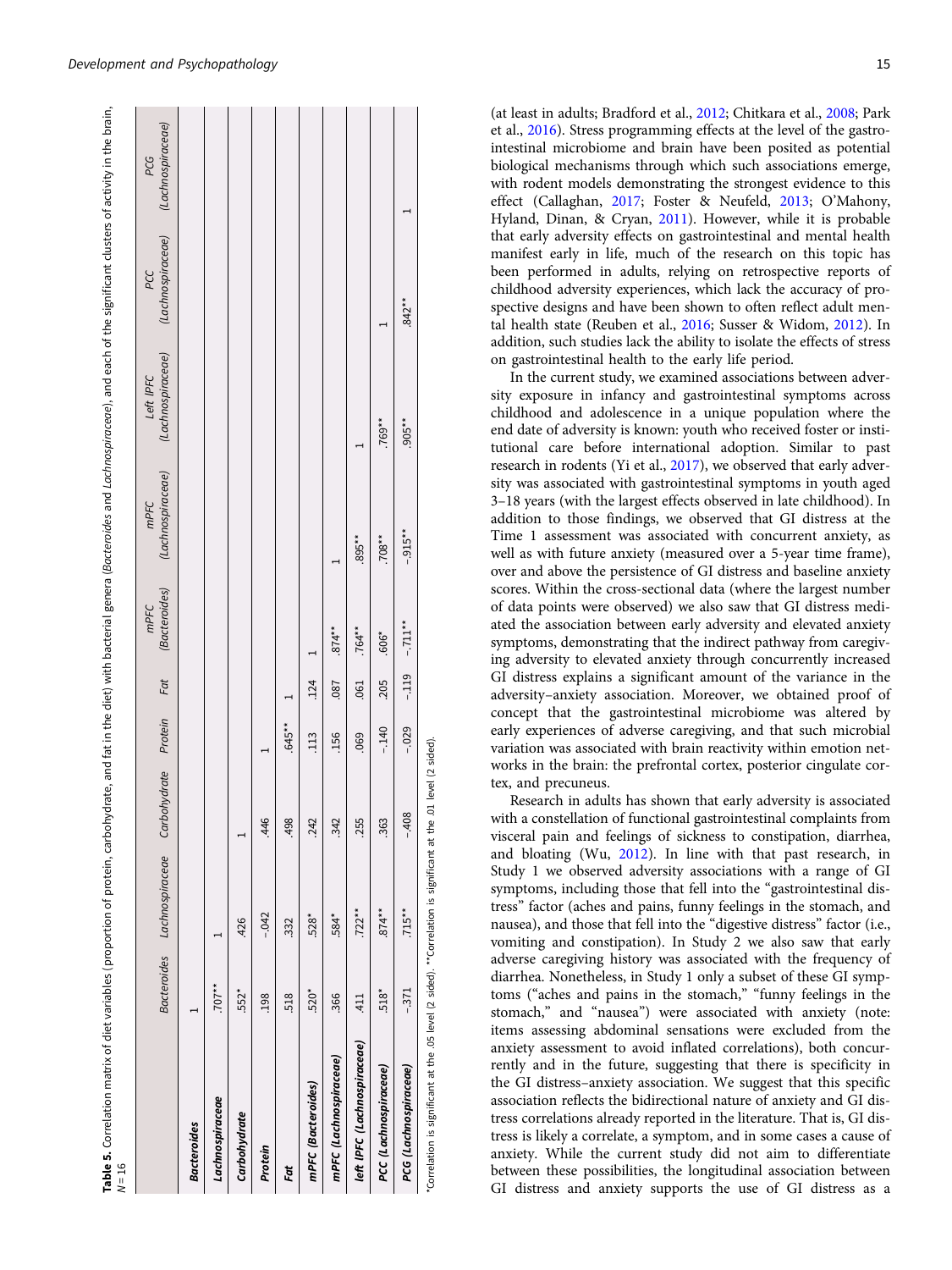| Potential confounder    | Bacteria (X)       | Brain region (Y) | Statistics for the regression between bacteria and brain with confounder<br>included |         |         |                         |
|-------------------------|--------------------|------------------|--------------------------------------------------------------------------------------|---------|---------|-------------------------|
| entered into regression |                    |                  | β                                                                                    | t       | р       | 95% confidence interval |
| Protein                 | <b>Bacteroides</b> | <b>mPFC</b>      | .01                                                                                  | 5.04    | .002    | [.01, .02]              |
|                         | Lachnospiraceae    | <b>mPFC</b>      | .48                                                                                  | 4.59    | .003    | [.23, .73]              |
|                         |                    | Left IPFC        | .56                                                                                  | 7.31    | .0002   | [.38, .74]              |
|                         |                    | Precuneus        | $-.42$                                                                               | $-5.30$ | .001    | $[-.61, -0.23]$         |
|                         |                    | PCC              | .31                                                                                  | 13.81   | < .0001 | [.26, .37]              |
| Carbohydrate            | <b>Bacteroides</b> | mPFC             | .01                                                                                  | 4.57    | .003    | [.01, .02]              |
|                         | Lachnospiraceae    | <b>mPFC</b>      | .46                                                                                  | 4.03    | .005    | [.19, .73]              |
|                         |                    | Left IPFC        | .56                                                                                  | 6.70    | .0002   | [.36, .76]              |
|                         |                    | Precuneus        | $-.39$                                                                               | $-4.60$ | .002    | $[-.59, -.19]$          |
|                         |                    | <b>PCC</b>       | .31                                                                                  | 11.41   | < .0001 | [.24, .37]              |
| Fat                     | <b>Bacteroides</b> | <b>mPFC</b>      | .02                                                                                  | 6.12    | .0004   | [.01, .02]              |
|                         | Lachnospiraceae    | <b>mPFC</b>      | .55                                                                                  | 5.76    | .001    | [.32, .77]              |
|                         |                    | Left IPFC        | .60                                                                                  | 8.84    | < .0001 | [.44, .77]              |
|                         |                    | Precuneus        | $-.46$                                                                               | $-6.03$ | .001    | $[-.65, -.28]$          |
|                         |                    | PCC              | .32                                                                                  | 13.83   | < .0001 | [.27, .38]              |
| Country of origin       | <b>Bacteroides</b> | <b>mPFC</b>      | .01                                                                                  | 5.43    | .0004   | [.01, .02]              |
|                         | Lachnospiraceae    | mPFC             | .47                                                                                  | 5.01    | .001    | [.26, .67]              |
|                         |                    | Left IPFC        | .55                                                                                  | 7.92    | < .0001 | [.39, .71]              |
|                         |                    | Precuneus        | $-.41$                                                                               | $-5.56$ | .0003   | $[-.58, -.25]$          |
|                         |                    | PCC              | .30                                                                                  | 6.56    | .0001   | [.19, .40]              |
| IQ                      | <b>Bacteroides</b> | mPFC             | .01                                                                                  | 5.72    | .0004   | [.01, .02]              |
|                         | Lachnospiraceae    | <b>mPFC</b>      | .49                                                                                  | 5.98    | .0003   | [.30, .67]              |
|                         |                    | Left IPFC        | .56                                                                                  | 10.88   | < .0001 | [.44, .68]              |
|                         |                    | Precuneus        | $-.42$                                                                               | $-6.25$ | .0002   | $[-.57, -.26]$          |
|                         |                    | <b>PCC</b>       | .29                                                                                  | 6.39    | .0002   | [.19, .40]              |
| Sex                     | <b>Bacteroides</b> | <b>mPFC</b>      | .01                                                                                  | 4.57    | .001    | [.01, .02]              |
|                         | Lachnospiraceae    | <b>mPFC</b>      | .49                                                                                  | 4.03    | .003    | [.21, .76]              |
|                         |                    | Left IPFC        | .53                                                                                  | 6.05    | .0002   | [.33, .72]              |
|                         |                    | Precuneus        | $-.33$                                                                               | $-3.86$ | .004    | $[-.52, -.48]$          |
|                         |                    | <b>PCC</b>       | .24                                                                                  | 4.73    | .001    | [.13, .36]              |

<span id="page-15-0"></span>Table 6. Statistical table of regressions between bacteria (Bacteroides or Lachnospiraceae) and significant clusters of reactivity in the brain when controlling for potential confounding variables: dietary protein, carbohydrate, fat, child country of origin, child IQ, and child sex

predictor of future psychopathology, particularly in pediatric primary care settings in which GI distress is a common reason for presentation. The fact that GI distress predicted future anxiety symptoms over and above concurrent anxiety, as well as early adverse caregiving, furthers the proposed clinical utility of measuring GI symptoms, as it suggests that intervening at the level of the GI system could potentially affect future anxiety symptoms, regardless of their etiology. Moreover, the finding that GI distress was a mediator of the adversity–anxiety relationship (cross-sectionally) suggests that addressing GI symptoms may be especially important in treating elevated anxiety within adversity-exposed populations. Although EA youth as a group had higher anxiety levels than comparisons, these differences were dampened in those experiencing lower GI distress, providing a diagnostic marker that may be more readily available to clinicians as well as health workers outside of the psychology/psychiatry field.

While there are several possible mechanisms through which caregiving adversity, GI distress, and anxiety may be associated, one candidate with strong clinical promise is the GI microbiome. In Study 2, we obtained proof-of-concept that adversity is associated with altered microbial patterns in developing youth, and that bacteria–brain associations are observable within task-based functional reactivity (emotional faces probe task) particularly in brain regions well known to be implicated in emotional functioning (prefrontal cortex and posterior cingulate cortex; Bush, Luu, &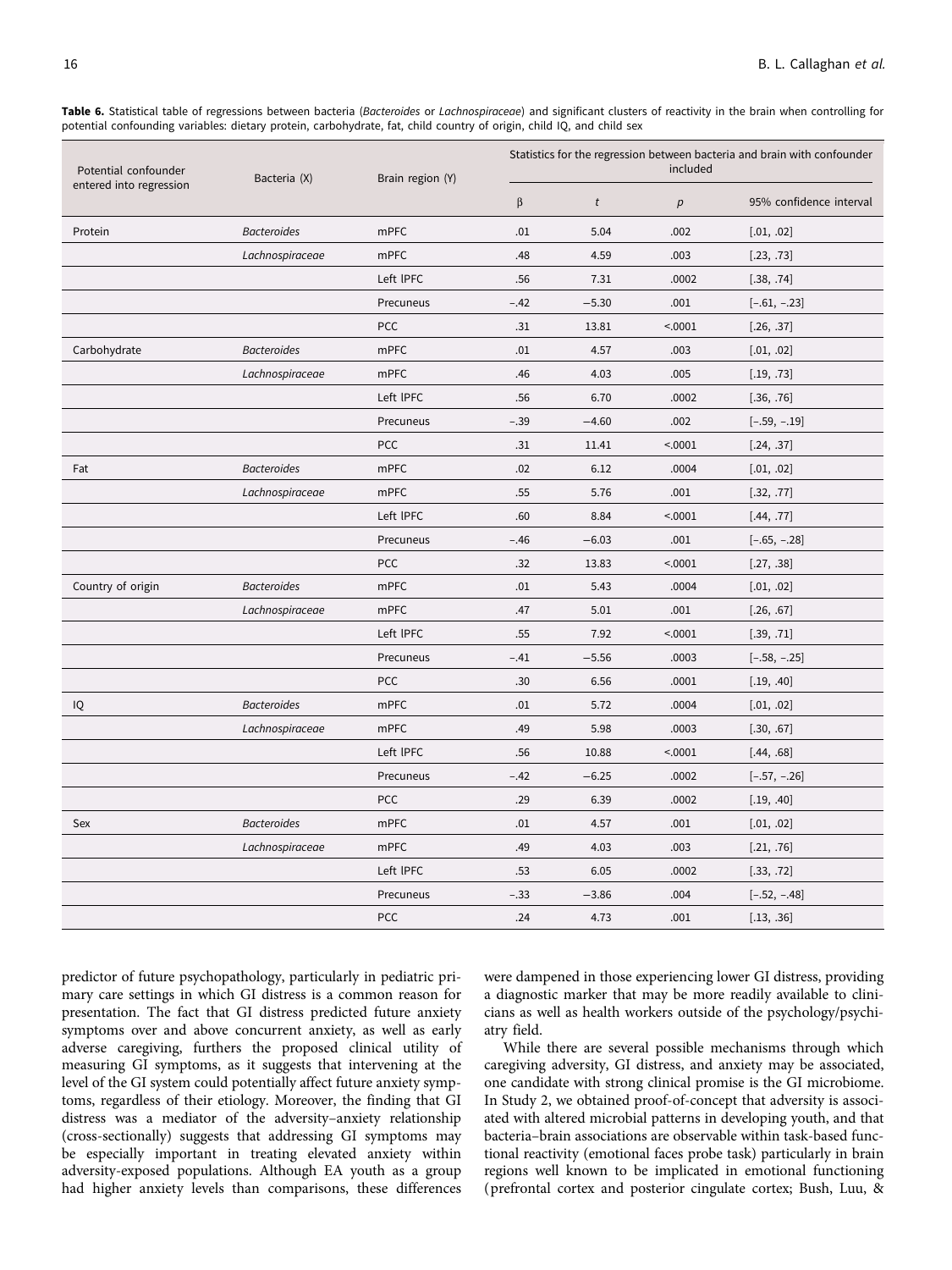Posner, [2000;](#page-17-0) Hiser & Koenigs, [2018\)](#page-18-0). Moreover, by using adversity-associated (Lachnospiraceae) and adversity-independent (Bacteroides) bacteria, we observed microbiome–brain associations that may be a biomarker or fingerprint of adversity exposure, as well as those that may be somewhat experience independent (i.e., that transcend adversity effects). Rodent models have consistently demonstrated a causal link between early microbial communities and typical brain development, anxiety, and mood (e.g., Clarke et al., [2013;](#page-17-0) Collins, Kassam, & Bercik, [2013;](#page-17-0) Hoban et al., [2016;](#page-18-0) Kelly et al., [2016\)](#page-18-0), and both rodent and monkey models have shown that caregiving stress alters such microbial communities (Bailey & Coe, [1999;](#page-17-0) O'Mahony et al., [2011\)](#page-18-0). In humans, although previous work has demonstrated correlations between the microbiome and neural phenotypes in adult females and children without a history of adversity (brain structure; Carlson et al., [2018\)](#page-17-0), here we observed brain–microbiome relationships following adverse caregiving in brain regions with known importance for anxiety and mental health and that have been shown in rodent models to exhibit developmental programming in response to the microbiome (e.g., prefrontal cortex). Considering that microbial populations can be easily manipulated (e.g., via probiotics and diet), the association between adversity, microbiome, brain, and anxiety seen here in developing populations has potential clinical value, with significant intervention implications that warrant further investigation.

The fact that early experiences of caregiving adversity increase the risk for both GI and mental health problems, as well as being associated with changes to the GI microbiome, suggests that the timing of this exposure (infancy to early childhood) coincides with the sensitive period for the maturation of each of these systems. While such "sensitive periods" have causal evidence in animal models (e.g., Bailey & Coe, [1999](#page-17-0); Heijtz et al., [2011](#page-18-0); Neufeld, Kang, Bienenstock, & Foster, [2011](#page-18-0)), there are few human populations in which the timing of adversity can be isolated to the early life period, making investigation of "sensitive periods" exceedingly difficult. Children who were internationally adopted following early foster or institutional care represent a unique group in which the end date of adversity is known (i.e., the date of adoption), providing a rare opportunity to identify whether such "sensitive periods" operate in human GI and psychosocial health domains. In our study, almost all of the EA children experienced institutional or foster care prior to 13 months of age, but the age at which they were adopted from those care settings was not associated with GI distress or digestive issues. These data suggest that time-limited exposure to caregiving adversities during the infancy–early childhood stages of life, but perhaps not the chronicity of such exposures within this period, may be important for development of the brain– gut–microbiome axis in humans. However, considering that 90% of our EA population was adopted by age 5 years (with median age of adoption at 13 months old), it is also possible that longer durations of foster/institutional care do contribute to enhanced risk for GI health issues that were not captured here. Ascertaining such developmental timing effects will assist in the prevention and targeted treatment of adversity-associated pathology. Moreover, assessing the influence of adversity timing on the composition of GI bacteria will be critically important to examine in future studies with larger sample sizes.

There are some limitations to the current studies. In Study 1, we did not have a direct, validated measure of functional gastrointestinal disorders through which GI symptoms could be assessed. Nonetheless, the questions in the CBCL and RCADS-P do assess functional GI symptoms and were factorable,

suggesting that they were assessing an underlying construct. Another limitation was the study design, in which only some children were scheduled for follow-up visits, resulting in a smaller sample size at Time 2 and Time 3 assessments, approximately 2 and 4 years after the Time 1 assessment, respectively. Thus, additional longitudinal studies should confirm the associations observed here. For Study 2, we are limited by the small sample size of the population, and delay between fMRI and microbiome data collection, which occurred as a result of using a convenience sample of children who had already contributed a usable fMRI scan during childhood, and who subsequently agreed to donate a fecal sample. Given some estimates indicating high microbiome stability after approximately 4 years of age (Yatsunenko et al., [2012](#page-19-0)), it is possible that the fecal sample at time of collection was reflective of earlier bacterial communities. However, it is also possible that the developmental stability of the microbiome may change following stress exposure. These possibilities will need to be examined in future cohorts. In addition, adversity exposure in the current sample is confounded with country of origin, which could influence the microbiome, but participant country of origin was not associated with community composition of the gut, or with microbiome–brain reactivity patterns. Moreover, bacteria were associated with brain reactivity patterns in regions implicated in emotion regulation (e.g., PFC), which are not expected to vary by country of origin. As half of the sample used to examine brain–microbiome associations were previously institutionalized, we have no preadoption information on the incidence of several early life factors known to influence the microbiome, such as mode of birth (vaginal vs. cesarean), preand postnatal antibiotic usage, and breastmilk versus formula feeding. However, it is unlikely that any one infancy environment factor alone accounts for the association between caregiving group and microbiome composition reported here. In contrast, some postadoption factors, such as age at adoption, and diet around the time of stool sample, are known and (in future studies with larger sample sizes that have the power to examine individual differences) should be explored as predictors of microbiome composition, and in the case of diet, as a potential ameliorative factor in adversity-associated changes in bacterial composition. Another limitation relates to our amplification of the 16S region of ribosomal RNA to identify bacteria. As other components of the microbiome, including fungi, viruses, and parasites, do not possess the 16S gene, the conclusions of this study are limited to bacteria. Even with these limitations, the current data strongly support further investigation of GI distress in youth as a predictor of future psychopathology, as well as a more general investigation of the gastrointestinal system in foster care, previously institutionalized, and otherwise early adversity-exposed populations of developing youth. In addition, these data support future investigations of the microbiome–brain functional relationship as a pathway through which adversity may get under the skin to affect the development of emotion neurobiology.

Acknowledgments. The authors thank Dima Amso and Andrew Lynn for help with setting up the fMRI processing pipeline within AFNI and FSL. We thank RTL Genomics for 16s rRNA amplification and sequencing.

Financial support. This research was supported by the National Institute of Mental Health Grant R01MH091864 (to N.T.), Dana Foundation (to N.T.), National Institute of Mental Health Grant 1K99MH113821-01 (to B.C.), National Health and Medical Research Council Early Career Fellowship 1091571 (to B.C.), and American Australian Association Fellowship (to B.C.).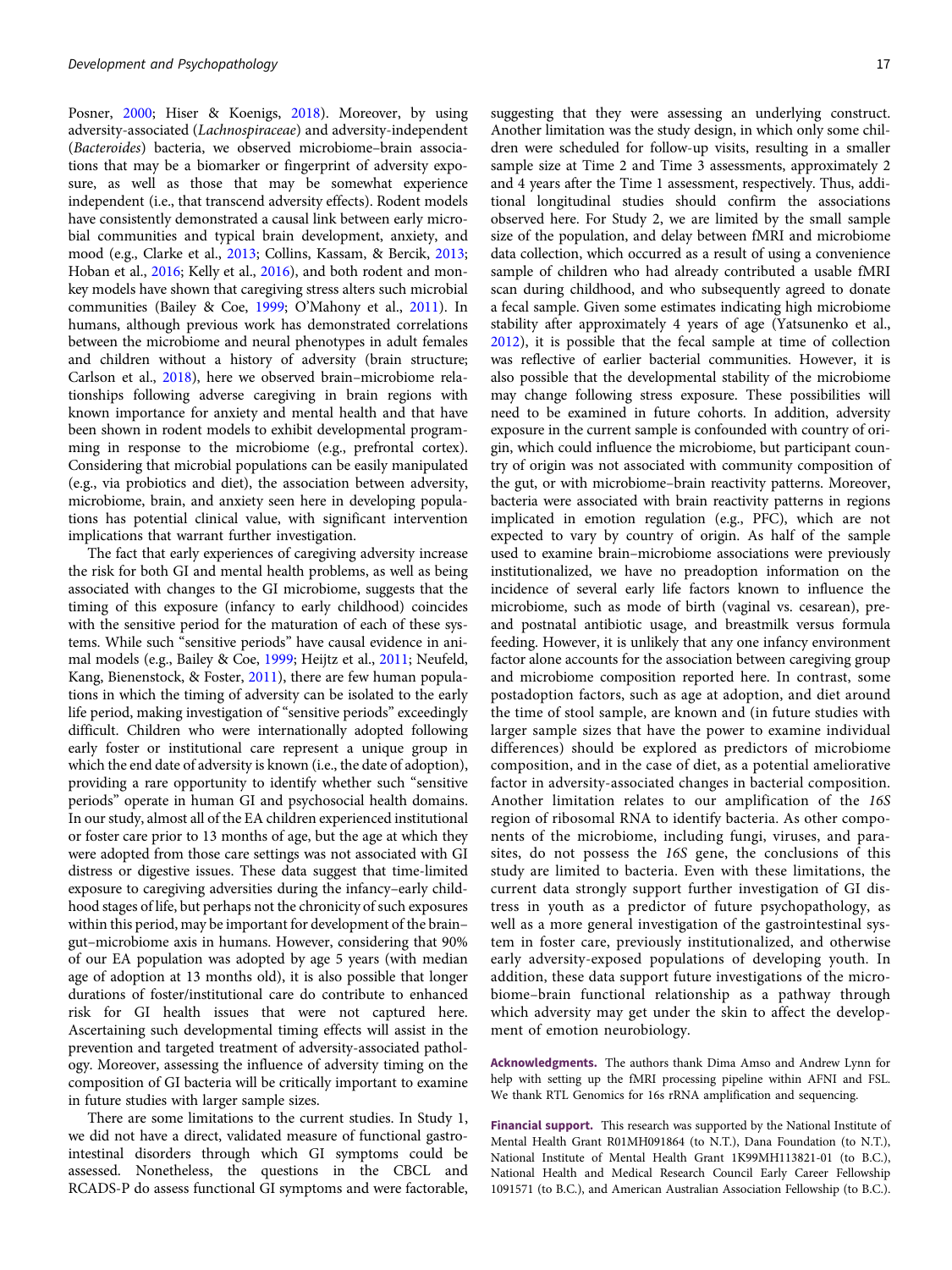#### <span id="page-17-0"></span>References

- Achenbach, T. M. (1991). Integrative guide to the 1991 CBCL/4-18, YSR, and TRF Profiles. Burlington, VT: University of Vermont, Department of Psychology.
- Ait‐Belgnaoui, A., Colom, A., Braniste, V., Ramalho, L., Marrot, A., Cartier, C., … Tompkins, T. (2014). Probiotic gut effect prevents the chronic psychological stress-induced brain activity abnormality in mice. Neurogastroenterology & Motility, 26, 510–520. doi:10.1111/nmo.12295
- Arumugam, M., Raes, J., Pelletier, E., Le Paslier, D., Yamada, T., Mende, D. R., … Bork, P. (2011). Enterotypes of the human gut microbiome. Nature, 473, 174–180. doi:10.1038/nature09944
- Bailey, M. T., & Coe, C. L. (1999). Maternal separation disrupts the integrity of the intestinal microflora in infant rhesus monkeys. Developmental Psychobiology, 35, 146–155. doi:10.1002/(SICI)1098-2302(199909)35:2<146:: AID-DEV7>3.0.CO;2-G
- Baird, A. A., Gruber, S. A., Fein, D. A., Maas, L. C., Steingard, R. J., Renshaw, P. F., … Yurgelun-Todd, D. A. (1999). Functional magnetic resonance imaging of facial affect recognition in children and adolescents. Journal of the American Academy of Child & Adolescent Psychiatry, 38, 195–199. doi:10.1097/00004583-199902000-00019
- Belkaid, Y., & Hand, T. (2014). Role of the microbiota in immunity and inflammation. Cell, 157, 121–141. doi:10.1016/j.cell.2014.03.011
- Bick, J., Zhu, T., Stamoulis, C., Fox, N. A., Zeanah, C., & Nelson, C. A. (2015). Effect of early institutionalization and foster care on long-term white matter development: A randomized clinical trial. Journal of the American Medical Association: Pediatrics, 169, 211–219. doi:10.1001/jamapediatrics. 2014.3212
- Birmaher, B., Khetarpal, S., Brent, D., Cully, M., Balach, L., Kaufman, J., & McKenzie Neer, S. (1997). The Screen for Child Anxiety Related Emotional Disorders (SCARED): Scale construction and psychometric characteristics. Journal of the American Academy of Child & Adolescent Psychiatry, 36, 545–553. doi:10.1097/00004583-199704000-00018
- Bradford, K., Shih, W., Videlock, E. J., Presson, A. P., Naliboff, B. D., Mayer, E. A., & Chang, L. (2012). Association between early adverse life events and irritable bowel syndrome. Clinical Gastroenterology and Hepatology, 10, 385–390. doi:10.1016/j.cgh.2011.12.018
- Brand, A. E., & Brinich, P. M. (1999). Behavior problems and mental health contacts in adopted, foster, and nonadopted children. Journal of Child Psychology and Psychiatry, 40, 1221–1229.
- Bravo, J. A., Forsythe, P., Chew, M. V., Escaravage, E., Savignac, H. M., Dinan, T. G., … Cryan, J. F. (2011). Ingestion of Lactobacillus strain regulates emotional behavior and central GABA receptor expression in a mouse via the vagus nerve. Proceedings of the National Academy of Sciences, 108, 16050–16055. doi:10.1073/pnas.1102999108
- Bush, G., Luu, P., & Posner, M. I. (2000). Cognitive and emotional influences in anterior cingulate cortex. Trends in Cognitive Sciences, 4, 215–222. doi:10.1016/S1364-6613(00)01483-2
- Callaghan, B. L. (2017). Generational patterns of stress: Help from our microbes? Current Directions in Psychological Science, 26, 323–329. doi:10.1177/0963721417697737
- Callaghan, B. L., Cowan, C. S. M., & Richardson, R. (2016). Treating generational stress: Effect of paternal stress on development of memory and extinction in offspring is reversed by probiotic treatment. Psychological Science, 27, 1171–1180. doi:10.1177/0956797616653103
- Callaghan, B. L., Gee, D. G., Gabard-Durnam, L., Telzer, E. H., Humphreys, K. L., Goff, B., … Tottenham, N. (in press). Adoptive parental buffering of amygdala as a resilience factor against future anxiety. Biological Psychiatry: Cognitive Neuroscience and Neuroimaging.
- Callaghan, B. L., & Richardson, R. (2012). Adverse rearing environments and persistent memories in rats: Removing the brakes on infant fear memory. Translational Psychiatry, 2, e138. doi:10.1038/tp.2012.65
- Callaghan, B. L., & Richardson, R. (2014). Early emergence of adult-like fear renewal in the developing rat after chronic corticosterone treatment of the dam or the pups. Behavioral Neuroscience, 128, 594–602. doi:10.1037/bne0000009
- Callaghan, B. L., & Tottenham, N. (2015). The neuro-environmental loop of plasticity: A cross-species analysis of parental effects on emotion circuitry development following typical and adverse caregiving. Neuropsychopharmacology, 41, 163–176. doi:10.1038/npp.2015.204
- Campo, J. V., Bridge, J., Ehmann, M., Altman, S., Lucas, A., Birmaher, B., … Brent, D. A. (2004). Recurrent abdominal pain, anxiety, and depression in primary care. Pediatrics, 113, 817–824. doi:10.1542/peds.113.4.817
- Carlson, A. L., Xia, K., Azcarate-Peril, M. A., Goldman, B. D., Ahn, M., Styner, M. A., … Knickmeyer, R. C. (2018). Infant gut microbiome associated with cognitive development. Biological Psychiatry, 83, 148–159. doi:10.1016/j.biopsych.2017.06.021
- Chitkara, D. K., van Tilburg, M. A., Blois-Martin, N., & Whitehead, W. E. (2008). Early life risk factors that contribute to irritable bowel syndrome in adults: A systematic review. American Journal of Gastroenterology, 103, 765–774. doi:10.1111/j.1572-0241.2007.01722.x
- Chorpita, B. F., Moffitt, C. E., & Gray, J. (2005). Psychometric properties of the Revised Child Anxiety and Depression Scale in a clinical sample. Behaviour Research and Therapy, 43, 309–322. doi:10.1016/j.brat.2004.02.004
- Clarke, G., Grenham, S., Scully, P., Fitzgerald, P., Moloney, R., Shanahan, F., … Cryan, J. (2013). The microbiome-gut-brain axis during early life regulates the hippocampal serotonergic system in a sex-dependent manner. Molecular Psychiatry, 18, 666–673. doi:10.1038/mp.2012.77
- Collins, S. M., Kassam, Z., & Bercik, P. (2013). The adoptive transfer of behavioral phenotype via the intestinal microbiota: Experimental evidence and clinical implications. Current Opinion in Microbiology, 16, 240–245. doi:10.1016/j.mib.2013.06.004
- Cowan, C. S. M., Callaghan, B. L., & Richardson, R. (2013). Acute early-life stress results in premature emergence of adult-like fear retention and extinction relapse in infant rats. Behavioral Neuroscience, 127, 703–711. doi:10.1037/a0034118
- Cowan, C. S. M., Callaghan, B., & Richardson, R. (2016). The effects of a probiotic formulation (Lactobacillus rhamnosus and L. helveticus) on developmental trajectories of emotional learning in stressed infant rats. Translational Psychiatry, 6. doi:10.1038/tp.2016.94
- Cryan, J. F., & Dinan, T. G. (2012). Mind-altering microorganisms: The impact of the gut microbiota on brain and behaviour. Nature Reviews Neuroscience, 13, 701. doi:10.1038/nrn3346
- Edgar, R. C. (2010). Search and clustering orders of magnitude faster than BLAST. Bioinformatics, 26, 2460–2461. doi:10.1093/bioinformatics/ btq461
- Edgar, R. C. (2013). UPARSE: Highly accurate OTU sequences from microbial amplicon reads. Nature Methods, 10, 996–998. doi:10.1038/nmeth.2604
- Edgar, R. C., Haas, B. J., Clemente, J. C., Quince, C., & Knight, R. (2011). UCHIME improves sensitivity and speed of chimera detection. Bioinformatics, 27, 2194–2200. doi:10.1093/bioinformatics/btr381
- Felice, V. D., Gibney, S. M., Gosselin, R. D., Dinan, T. G., O'Mahony, S. M., & Cryan, J. F. (2014). Differential activation of the prefrontal cortex and amygdala following psychological stress and colorectal distension in the maternally separated rat. Neuroscience, 267, 252–262. doi:10.1016/ j.neuroscience.2014.01.064
- Fisher, R. A. (1936). The use of multiple measurements in taxonomic problems. Annals of Eugenics, 7, 179–188. doi:10.1111/j.1469-1809.1936.tb02137.x
- Foster, J. A., & Neufeld, K.-A. M. (2013). Gut–brain axis: How the microbiome influences anxiety and depression. Trends in Neurosciences, 36, 305–312. doi:10.1016/j.tins.2013.01.005
- Garber, J., Zeman, J., & Walker, L. S. (1990). Recurrent abdominal pain in children: Psychiatric diagnoses and parental psychopathology. Journal of the American Academy of Child & Adolescent Psychiatry, 29, 648–656. doi:10.1097/00004583-199007000-00021
- Gareau, M. G., Jury, J., MacQueen, G., Sherman, P. M., & Perdue, M. H. (2007). Probiotic treatment of rat pups normalizes corticosterone release and ameliorates colonic dysfunction induced by maternal separation. Gut, 56, 1522–1528. doi:10.1136/gut.2006.117176
- Gee, D. G., Gabard-Durnam, L. J., Flannery, J., Goff, B., Humphreys, K. L., Telzer, E. H., … Tottenham, N. (2013). Early developmental emergence of human amygdala-prefrontal connectivity after maternal deprivation. Proceedings of the National Academy of Sciences of the United States of America, 110, 15638–15643. doi:10.1073/pnas.1307893110
- Gee, D. G., Humphreys, K. L., Flannery, J., Goff, B., Telzer, E. H., Shapiro, M., … Tottenham, N. (2013). A developmental shift from positive to negative connectivity in human amygdala–prefrontal circuitry. Journal of Neuroscience, 33, 4584–4593. doi:10.1523/JNEUROSCI.3446-12.2013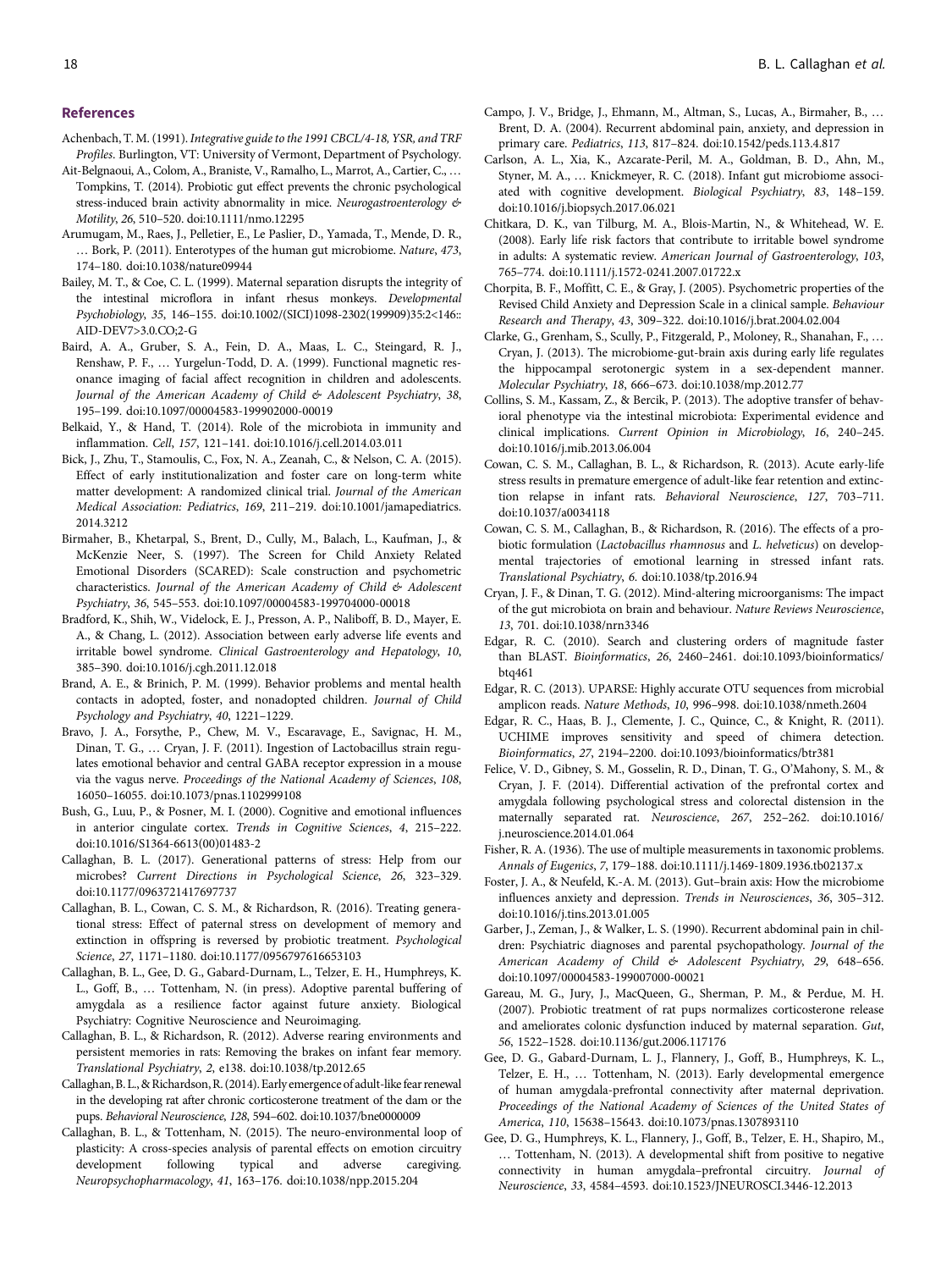- <span id="page-18-0"></span>Goff, B., Gee, D. G., Telzer, E. H., Humphreys, K. L., Gabard-Durnam, L., Flannery, J., & Tottenham, N. (2013). Reduced nucleus accumbens reactivity and adolescent depression following early-life stress. Neuroscience, 249, 129–138. doi:10.1016/j.neuroscience.2012.12.010
- Green, J. G., McLaughlin, K. A., Berglund, P. A., Gruber, M. J., Sampson, N. A., Zaslavsky, A. M., & Kessler, R. C. (2010). Childhood adversities and adult psychiatric disorders in the national comorbidity survey replication: I. Associations with first onset of DSM-IV disorders. Archives of General Psychiatry, 67, 113–123. doi:10.1001/archgenpsychiatry.2009.186
- Gunnar, M. R., Bruce, J., & Grotevant, H. D. (2000). International adoption of institutionally reared children: Research and policy. Development and Psychopathology, 12, 677–693.
- Hanson, J. L., Adluru, N., Chung, M. K., Alexander, A. L., Davidson, R. J., & Pollak, S. D. (2013). Early neglect is associated with alterations in white matter integrity and cognitive functioning. Child Development, 84, 1566– 1578. doi:10.1111/cdev.12069
- Hayes, A. F. (2012). PROCESS: A versatile computational tool for observed variable mediation, moderation, and conditional process modeling. Unpublished manuscript, University of Kansas.
- Heijtz, R. D., Wang, S., Anuar, F., Qian, Y., Björkholm, B., Samuelsson, A., … Pettersson, S. (2011). Normal gut microbiota modulates brain development and behavior. Proceedings of the National Academy of Sciences, 108, 3047– 3052. doi:10.1073/pnas.1010529108
- Hiser, J., & Koenigs, M. (2018). The multifaceted role of the ventromedial prefrontal cortex in emotion, decision making, social cognition, and psychopathology. Biological Psychiatry, 83, 638–647. doi:10.1016/j.biopsych.2017. 10.030
- Hoban, A. E., Stilling, R. M., Moloney, M. G., Moloney, R. D., Shanahan, F., Dinan, T. G., … Clarke, G. (2017). Microbial regulation of microRNA expression in the amygdala and prefrontal cortex. Microbiome, 5, 102. doi:10.1186/s40168-017-0321-3
- Hoban, A. E., Stilling, R. M., Moloney, G., Shanahan, F., Dinan, T. G., Clarke, G., & Cryan, J. F. (2018). The microbiome regulates amygdala-dependent fear recall. Molecular Psychiatry, 23, 1134–1144. doi:10.1038/mp.2017.100
- Hoban, A. E., Stilling, R. M., Ryan, F. J., Shanahan, F., Dinan, T. G., Claesson, M. J., … Cryan, J. F. (2016). Regulation of prefrontal cortex myelination by the microbiota. Translational Psychiatry, 6, e774. doi:10.1038/ tp.2016.42
- Hodel, A. S., Hunt, R. H., Cowell, R. A., Van Den Heuvel, S. E., Gunnar, M. R., & Thomas, K. M. (2015). Duration of early adversity and structural brain development in post-institutionalized adolescents. Neuroimage, 105, 112– 119. doi:10.1016/j.neuroimage.2014.10.020
- Huse, S. M., Mark Welch, D. B., Voorhis, A., Shipunova, A., Morrison, H. G., Eren, A. M., & Sogin, M. L. (2014). VAMPS: A website for visualization and analysis of microbial population structures. BMC Bioinformatics, 15. doi:10.1186/1471-2105-15-41
- Jenkinson, M., Beckmann, C. F., Behrens, T. E., Woolrich, M. W., & Smith, S. M. (2012). FSL. Neuroimage, 62, 782–790.
- Jones, M. P., Tack, J., Van Oudenhove, L., Walker, M. M., Holtmann, G., Koloski, N. A., & Talley, N. J. (2017). Mood and anxiety disorders precede development of functional gastrointestinal disorders in patients but not in the population. Clinical Gastroenterology and Hepatology, 15, 1014–1020. doi:10.1016/j.cgh.2016.12.032
- Kelly, J. R., Borre, Y., O'Brien, C., Patterson, E., El Aidy, S., Deane, J., … Moloney, G. (2016). Transferring the blues: Depression-associated gut microbiota induces neurobehavioural changes in the rat. Journal of Psychiatric Research, 82, 109–118. doi:10.1016/j.jpsychires.2016.07.019
- Kessler, R. C., Berglund, P., Demler, O., Jin, R., Merikangas, K. R., & Walters, E. E. (2005). Lifetime prevalence and age-of-onset distributions of DSM-IV disorders in the National Comorbidity Survey Replication. Archives of General Psychiatry, 62, 593–602. doi:10.1001/archpsyc.62.6.593
- Klooker, T. K., Braak, B., Painter, R. C., de Rooij, S. R., van Elburg, R. M., van den Wijngaard, R. M., … Boeckxstaens, G. E. (2009). Exposure to severe wartime conditions in early life is associated with an increased risk of irritable bowel syndrome: A population-based cohort study. American Journal of Gastroenterology, 104, 2250–2256. doi:10.1038/ajg.2009.282
- Koloski, N. A., Jones, M., & Talley, N. J. (2016). Evidence that independent gut-tobrain and brain‐to‐gut pathways operate in the irritable bowel syndrome and

functional dyspepsia: A 1‐year population‐based prospective study. Alimentary Pharmacology & Therapeutics, 44, 592–600. doi:10.1111/apt.13738

- Lee, S., Wu, J., Ma, Y., Tsang, A., Guo, W. J., & Sung, J. (2009). Irritable bowel syndrome is strongly associated with generalized anxiety disorder: A community study. Alimentary Pharmacology & Therapeutics, 30, 643–651. doi:10.1111/j.1365-2036.2009.04074.x
- Lundqvist, D., Flykt, A., & Ohman, A. (1998). Karolinska directed emotional faces. CD ROM from the Department of Clinical Neuroscience, Psychology Section, Karolinska Institutet.
- Lyte, M., Li, W., Opitz, N., Gaykema, R. P., & Goehler, L. E. (2006). Induction of anxiety-like behavior in mice during the initial stages of infection with the agent of murine colonic hyperplasia Citrobacter rodentium. Physiology and Behavior, 89, 350–357. doi:10.1016/j.physbeh.2006.06.019
- Maheu, F. S., Dozier, M., Guyer, A. E., Mandell, D., Peloso, E., Poeth, K.,…Ernst,M. (2010). A preliminary study of medial temporal lobe function in youths with a history of caregiver deprivation and emotional neglect. Cognitive, Affective, & Behavioral Neuroscience, 10, 34–49. doi:10.3758/CABN.10.1.34
- Mak, A., Wu, J., Chan, Y., Chan, F., Sung, J., & Lee, S. (2012). Dyspepsia is strongly associated with major depression and generalised anxiety disorder-A community study. Alimentary Pharmacology & Therapeutics, 36, 800–810. doi:10.1111/apt.12036
- McFerron, B. A., & Waseem, S. (2012). Chronic recurrent abdominal pain. Pediatrics in Review, 33, 509–517.
- McLaughlin, K. A., Green, J., Gruber, M. J., Sampson, N. A., Zaslavsky, A. M., & Kessler, R. C. (2010). Childhood adversities and adult psychiatric disorders in the national comorbidity survey replication: II. Associations with persistence of DSM-IV disorders. Archives of General Psychiatry, 67, 124– 132. doi:10.1001/archgenpsychiatry.2009.187
- McMurdie, P. J., & Holmes, S. (2013). phyloseq: An R package for reproducible interactive analysis and graphics of microbiome census data. PLOS ONE, 8, e61217. doi:10.1371/journal.pone.0061217
- Mertz, H., Morgan, V., Tanner, G., Pickens, D., Price, R., Shyr, Y., & Kessler, R. (2000). Regional cerebral activation in irritable bowel syndrome and control subjects with painful and nonpainful rectal distention. Gastroenterology, 118, 842–848. doi:10.1016/S0016-5085(00)70170-3
- Messaoudi, M., Lalonde, R., Violle, N., Javelot, H., Desor, D., Nejdi, A., … Cazaubiel, J. M. (2011). Assessment of psychotropic-like properties of a probiotic formulation (Lactobacillus helveticus R0052 and Bifidobacterium longum R0175) in rats and human subjects. British Journal of Nutrition, 105, 755–764. doi:10.1017/S0007114510004319
- Neufeld, K., Kang, N., Bienenstock, J., & Foster, J. (2011). Reduced anxiety‐like behavior and central neurochemical change in germ‐free mice. Neurogastroenterology & Motility, 23, 255. doi:10.1111/j.1365-2982.2010.01620.x
- Ogbonnaya, E. S., Clarke, G., Shanahan, F., Dinan, T. G., Cryan, J. F., & O'Leary, O. F. (2015). Adult hippocampal neurogenesis is regulated by the microbiome. Biological Psychiatry, 78, e7–e9. doi:10.1016/j.biopsych.2014.12.023
- O'Mahony, S. M., Hyland, N. P., Dinan, T. G., & Cryan, J. F. (2011). Maternal separation as a model of brain–gut axis dysfunction. Psychopharmacology, 214, 71–88. doi:10.1007/s00213-010-2010-9
- Park, S. H., Videlock, E. J., Shih, W., Presson, A. P., Mayer, E. A., & Chang, L. (2016). Adverse childhood experiences are associated with irritable bowel syndrome and gastrointestinal symptom severity. Neurogastroenterology and Motility, 28, 1252–1260. doi:10.1111/nmo.12826
- Power, J. D., Barnes, K. A., Snyder, A. Z., Schlaggar, B. L., & Petersen, S. E. (2012). Spurious but systematic correlations in functional connectivity MRI networks arise from subject motion. Neuroimage, 59, 2142–2154. doi:10.1016/j.neuroimage.2011.10.018
- Rajindrajith, S., Devanarayana, N. M., Lakmini, C., Subasinghe, V., de Silva, D. H., & Benninga, M. A. (2014). Association between child maltreatment and constipation: A school-based survey using Rome III criteria. Journal of Pediatric Gastroenterology and Nutrition, 58, 486–490. doi:10.1097/ MPG.0000000000000249
- Repetti, R. L., Taylor, S. E., & Seeman, T. E. (2002). Risky families: Family social environments and the mental and physical health of offspring. Psychological Bulletin, 128, 330. doi:10.1037/0033-2909.128.2.330
- Reuben, A., Moffitt, T. E., Caspi, A., Belsky, D. W., Harrington, H., Schroeder, F., ... Danese, A. (2016). Lest we forget: Comparing retrospective and prospective assessments of adverse childhood experiences in the